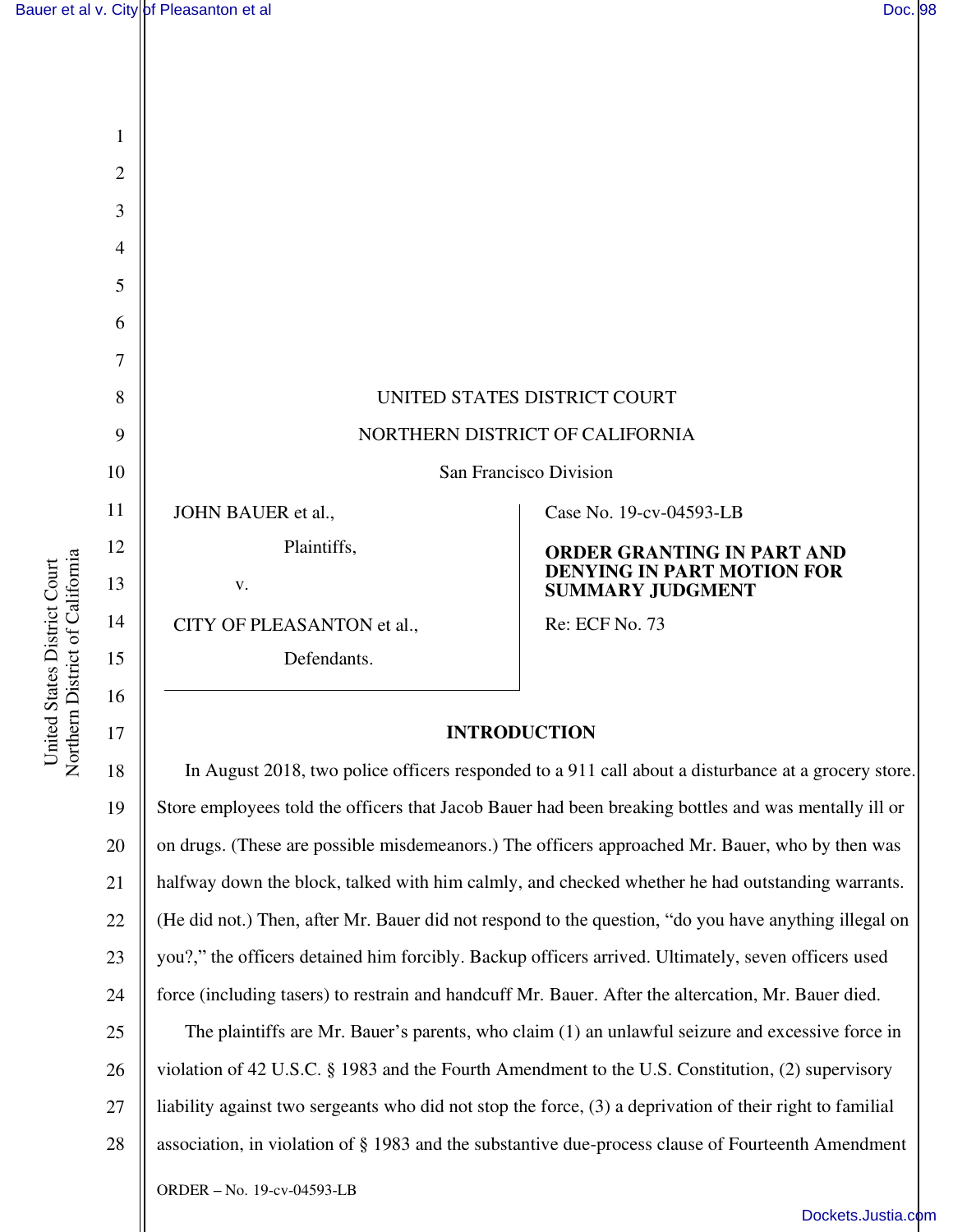2

3

4

5

6

7

8

9

10

17

18

25

26

conduct (by conduct that shocks the conscience), (4) deliberative indifference to the provision of medical care, in violation of § 1983 and the Fourth Amendment, (5) municipal liability under *Monell v. Department of Social Services*, (6) failure to reasonably accommodate Mr. Bauer's disability, in violation of Title II of the Americans with Disabilities Act (ADA), and (6) state-law claims of negligence, battery, and a violation of California's Bane Act. The parties dispute whether the police acted reasonably by using force to detain Mr. Bauer and whether the police caused his death, which the coroner concluded resulted in part from methamphetamine intoxication. The defendants moved for summary judgment on all claims on the grounds that (1) the officers used reasonable force and otherwise have qualified immunity, (2) there is no conduct that shocks the conscience, denied medical care, or violated the ADA, and (3) there is no supervisory or *Monell* liability.

11 12 13 14 15 16 19 20 21 22 23 24 The court cannot decide as a matter of law whether the seizure was lawful, the force was reasonable, or the officers have qualified immunity because there are fact disputes about the reasonableness of the officers' use of force during a *Terry* stop for misdemeanors committed outside of their presence. That conclusion precludes dismissal of the state-law claims against the police officers who used force. The court grants the motion for summary judgment on the remaining claims for the following reasons. First, the sergeants have qualified immunity for the supervisoryliability claim because they were not involved in the initial detention, seizure, and use of force. The court grants summary-judgment to the sergeants on the state claims, which also are predicated on the use of force. Second, the officers have qualified immunity on the Fourteenth Amendment claim and the Fourth Amendment claim for denial of medical care because existing precedent does not put the constitutional questions squarely beyond debate. Third, there is no deficient policy, pattern of constitutional violations suggesting training deficits, or endorsement of the officers' actions to support the *Monell* claim. Finally, there is no evidence that the police officers acted because of Mr. Bauer's disability or with the requisite scienter for an ADA claim.

### **STATEMENT**

27 28 On August 1, 2018, an employee from the Raley's grocery store in Pleasanton, California called 911 to report that that a deranged customer (later identified as Jacob Bauer) was in the store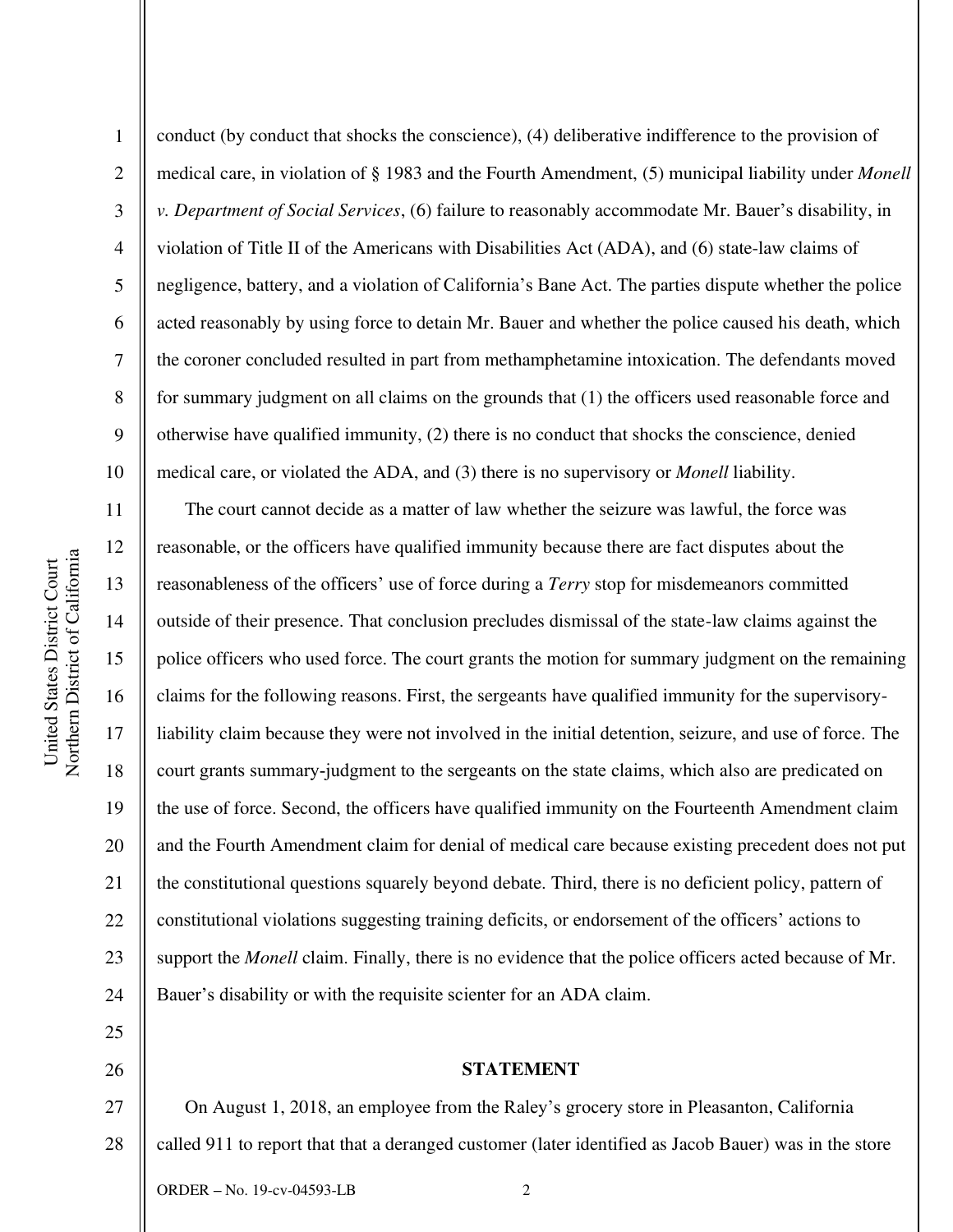10

11

12

13

14

15

16

17

18

19

20

1 2 3 4 5 6 7 8 causing a scene, and they needed help escorting him out of the store. The dispatcher asked whether the man needed a welfare check or whether the manager wanted him off the property, and the manager replied that she did not know whether he was "drug intoxicated" or "maybe just bipolar." She said he was "speaking fine, so it [wasn't] intoxication," and that someone should assess him to see whether he needed "some kind of assistance." She confirmed that she wanted him out of the store.<sup>1</sup> The dispatch report — accessible to the officers in their car — said that Mr. Bauer was "ranting to himself," "has been asked to leave the store and is refusing," and was "neg[ative for] weapons," and that the store was "req[esting] ass[istance] with escorting him out of store."<sup>2</sup>

The video footage from the officers' body-worn cameras shows the following events.

Officer Bradlee Middleton responded to the 911 call at around 2:50 p.m. and spoke to three Raley's employees, outside, in front of the entrance. One employee described Mr. Bauer (purple hair, "a little bit overweight") and his conduct (breaking bottles, talking to himself), and said he left the store. A second employee described Mr. Bauer as "really aggressive." A third employee said that Mr. Bauer was on some heavy drugs, and the first employee added that he was either crazy or on drugs. Officer Middleton asked if the employees "wanted him arrested for breaking things in there," and the first employee said, "he's destroying stuff, intoxicated, yeah, public nuisance or something," and the three employees chuckled. Officer Middleton then said, "if you want to press charges for the vandalism, let us know." The third employee responded, "it's not much," and the second employee said that they were more scared of his actions and whether he might hurt somebody. The employees then went back in the store.<sup>3</sup>

21 22 23 Officer Jonathan Chin then arrived. The two officers walked about 50 steps to the parking lot exit (past four shops). This is about 125 feet (based on 2.5 feet per step for an average stride, according to conversion tables). At the exit, they turned left on the sidewalk. At this point, Officer Middleton's

24

<sup>26</sup>  27 1 Dispatch Report, Ex. B to Blechman Decl*. –* ECF No. 73-1; 911 Call, Ex. C-1 to Walker Decl. *–* ECF No. 96-5. Citations refer to material in the Electronic Case File (ECF); pinpoint citations are to the ECF-generated page numbers at the top of documents.

<sup>2</sup> Dispatch Report, Ex. D-8 to Walker Decl. *–* ECF No. 96-10.

<sup>28</sup>  3 Video Matrix 1, Ex. C-1 to Blechman Decl. *–* ECF No. 73-1 (14:51:13, 14:51:28–14:51:57).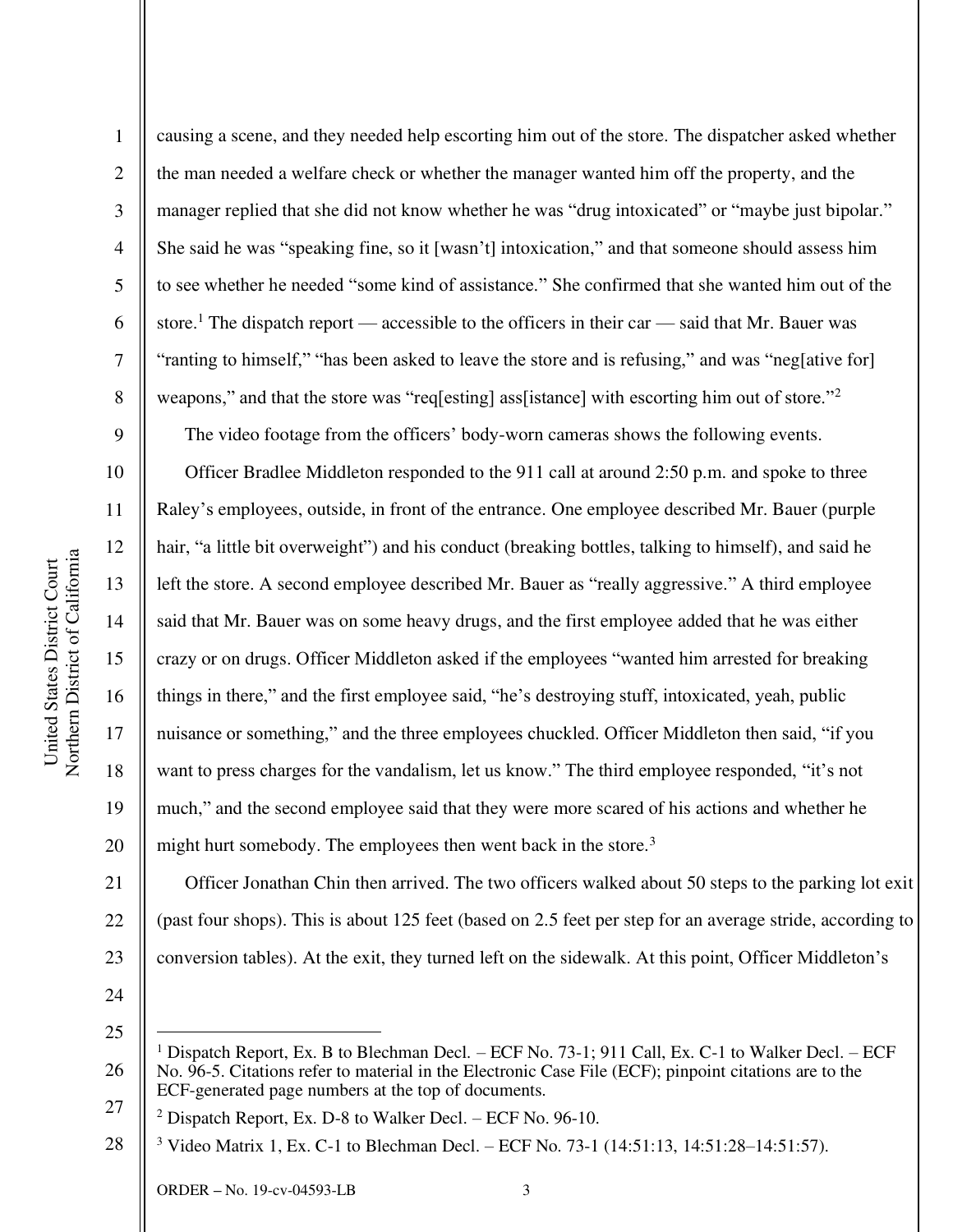9

10

11

12

13

14

15

16

17

18

19

20

21

1 2 3 4 5 6 7 camera shows Mr. Bauer on the sidewalk, halfway down the block. Officer Middleton radioed, "we're going to be out with him on Mission and Sonoma." The officers walked toward Mr. Bauer and, when they were a quarter of the way down the block, Officer Middleton called, "hey bud, what's going on man." Mr. Bauer stopped, turned toward the officers, and put his hands out, apparently to show what was in them: a glass in one hand and a cell phone and something else in the other. The officers walked about 20 steps (around 50 feet). When they were a few steps from Mr. Bauer, Officer Middleton said, "could you set it down for me," and Mr. Bauer put down the glass.<sup>4</sup>

Mr. Bauer was 38, 5'9", and 274 pounds.<sup>5</sup> He was calm and kept his hands straight down at his side, slightly away from his body. Officer Middleton asked what happened at Raley's, and Mr. Bauer shrugged and said, "nothing." Officer Middleton responded, "they said you broke some stuff," and Mr. Bauer said, "no." Officer Middleton asked whether Mr. Bauer had any identification, and Mr. Bauer responded that it was at his parents' house (pointing to his right).<sup>6</sup>

Officer Middleton said, "do me a favor and keep your hands out of your pockets," and Mr. Bauer said, "okay." Officer Middleton asked, "what's going on today," and Mr. Bauer replied, "nothing ... just a hot day." Officer Middleton asked for his last name, and Mr. Bauer said and spelled his name, adding, "Bauer, like Eddie Bauer . . . or Bauer ice skates." Officer Middleton laughed. In response to Officer Middleton's questions, Mr. Bauer gave his first name and date of birth, said that he was not on probation, confirmed that he lived right up the street, and said that he had not used drugs or alcohol that day. Officer Middleton repeated Mr. Bauer's version of events and reiterated that the officers were speaking to him because Raley's employees had reported a disturbance at the store. Mr. Bauer shrugged and shook his head as if he didn't know about the Raley's incident and put his hand

<sup>24</sup>  25 <sup>4</sup> *Id.* (14:52:47–14:53:06). The videos show the steps. Non-expert testimony about perceived distance is permissible under Rule 701 of the Federal Rules of Evidence. *Asplundh Mfg. Div. v. Benton Harbour Eng'g*, 57 F.3d 1190, 1196 (3d Cir. 1995) (distance is a "prototypical example of the type of evidence contemplated by the adoption of Rule  $701$ ") The court can consider evidence at summary

<sup>26</sup>  27 judgment if the underlying evidence can be provided in an admissible form at trial. *JL Beverage Co., LLC v. Jim Beam Brands Co.*, 828 F3d 1098, 110 (9th Cir. 2016).

<sup>5</sup> Coroner Report, Ex. N-1 to Blechman Decl. *–* ECF No. 73-1 at 248.

<sup>28</sup>  6 Video Matrix 1, Ex. C-1 to Blechman Decl. *–* ECF No. 73-1 (14:53:07–14:53:20).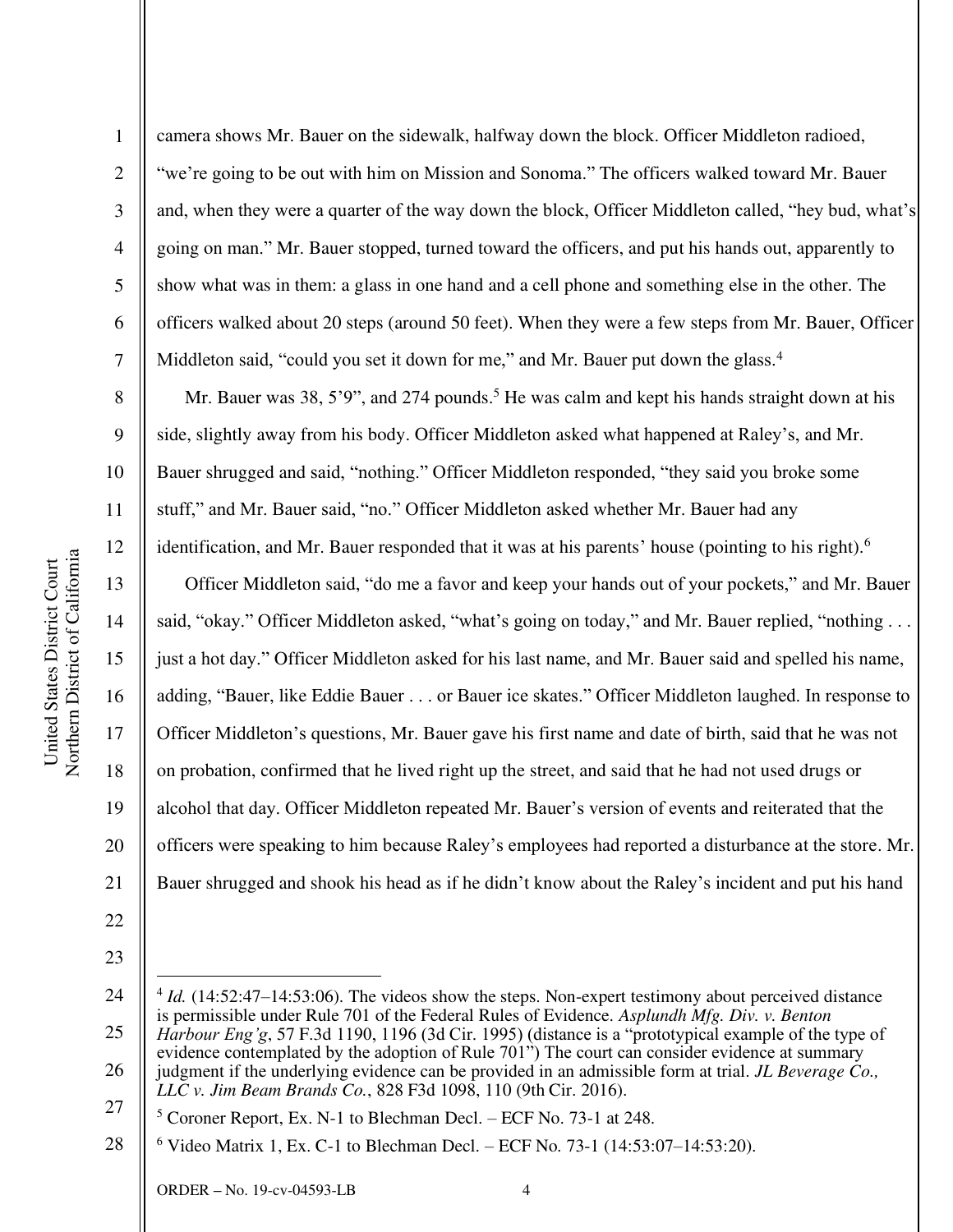2

3

4

5

6

7

8

9

10

11

12

13

14

15

16

17

18

19

20

21

23

near his pocket. Officer Middleton again asked him to keep his hand out of his pocket, and Mr. Bauer nodded and moved his hand away. The interaction remained calm.<sup>7</sup>

Officer Middleton radioed Mr. Bauer's identifying information to dispatch to check for warrants. He asked where Mr. Bauer was headed, and Mr. Bauer said that he was going home. Mr. Bauer then said, "you know what it was? I found my glass" (presumably the glass that he put down at Officer Middleton's request). He said that someone had stolen it from his house, it had gotten him excited "or something like that," it brought back bad memories," and it was the reason he was crying. (He brushed his eyes in a manner consistent with crying.) Officer Middleton responded, "that's why you are upset? Understandable." Then, everyone was silent for about 18 seconds until dispatch relayed, "your suspect is clear and valid."<sup>8</sup>

At this point, about three minutes into their encounter, Officer Middleton asked, "do you have anything illegal on you, bud?" Mr. Bauer did not respond and instead gazed straight ahead. (Officer Middleton was standing in front of Mr. Bauer, to the left, perhaps 45 degrees from Mr. Bauer's center.) Officer Middleton said, "Jacob?" Mr. Bauer continued looking straight ahead and did not respond. Officer Middleton looked at Officer Chin, flipped his hand in Mr. Bauer's direction, and said, "detain him." Then, the officers each grabbed one of Mr. Bauer's arms.<sup>9</sup> At his deposition, Officer Middleton said that nothing suggested that Mr. Bauer was an imminent danger to anyone.<sup>10</sup>

22 24 Mr. Bauer said, "whoa, whoa, whoa, whoa, whoa, whoa, whoa," and Officer Middleton told him that he was being detained until they "figure[d] out what was going on." Mr. Bauer said, "what's going on" and "please, please, please." The video shows pushing and pulling, but it's unclear who caused it. Mr. Bauer asked whether he was free to leave, and Officer Middleton told him no because he was being detained. The officers told him to calm down and to relax several times. Mr. Bauer responded, "I'm not doing anything," and — after a second admonition to relax — "I'm literally not doing anything" (all in a reasonably calm voice). Officer Middleton told him to put his arm behind

28 <sup>10</sup> Middleton Dep., Ex. D to Walker Decl. – ECF No. 96-8 at 24 (p. 63:10–13).

<sup>25</sup>  26

<sup>7</sup> *Id*. (14:53:20–14:54:15).

<sup>8</sup> *Id*. (14:54:22–14:55:46).

<sup>27</sup>  9 *Id*. (14:55:51–14:56:05).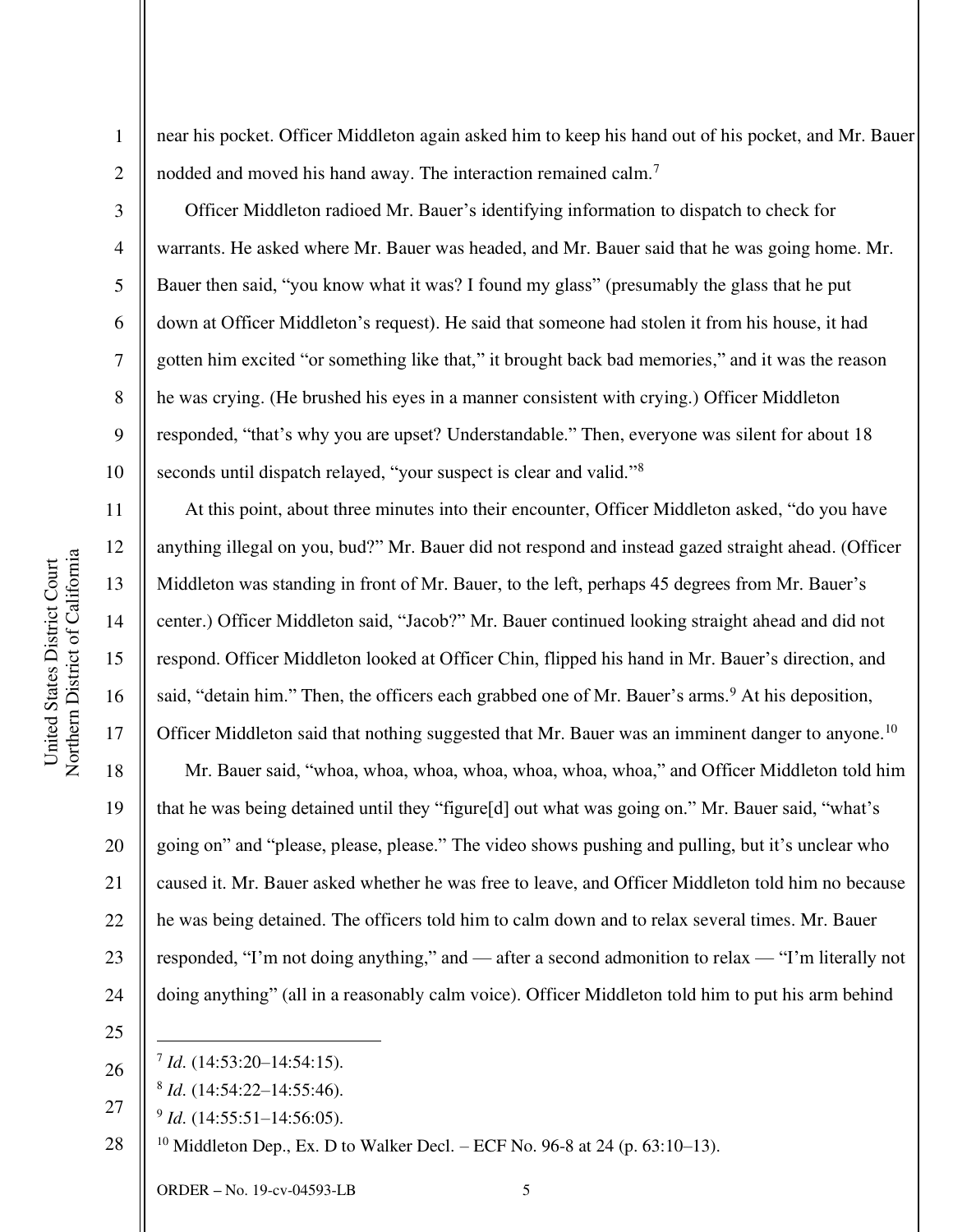Northern District of California Northern District of California United States District Court United States District Court

1

2

3

4

5

6

7

8

9

10

11

12

13

14

15

16

17

18

19

22

23

25

his back. Mr. Bauer asked three times, "what are you doing?," and each time, Officer Middleton told him to put his arm behind his back.<sup>11</sup>

Officer Chin then used a leg sweep to bring Mr. Bauer to the ground. Officer Middleton's body camera fell to the ground. Mr. Bauer asked again, "what are you doing," and an officer told him to put his arms behind his back. Mr. Bauer responded, "I can't put my arms behind my back." Officer Chin put a handcuff on Mr. Bauer's right wrist. At this point, the video depicts Mr. Bauer face down on the ground and then shifts to one side, showing only his cuffed wrist. An officer radioed for two backup units.<sup>12</sup> Officer Chin's body camera was too close to show the events, but a spectator began filming from across the street.<sup>13</sup> The officers and Mr. Bauer were on the ground, and Mr. Bauer's leg moved up (though it is hard to see much). An officer said, "stop, stop, stop, stop resisting," and Mr. Bauer responded that it was hurting. Officer Chin exclaimed, "he bit me," and Mr. Bauer said, "I'm not trying to bite you."<sup>14</sup>

At 2:58 p.m., Officer Middleton yelled "you're going to get tased" and "taser, taser, taser" and used his taser on Mr. Bauer's left hip. Mr. Bauer exclaimed (presumably in pain). The taser did not lead to neuromuscular incapacitation because of the small spread between the probes. Officer Middleton said, "drive-stun," and used his taser a second time in drive-stun mode on Mr. Bauer's left shoulder. In total, he tased Mr. Bauer four times for a total of 21 seconds. One of the officers told Mr. Bauer to roll over, and they rolled him onto his stomach and tried to handcuff him.<sup>15</sup> Seven backup officers arrived between 2:58 p.m. and 2:59 p.m. (Three are defendants (in

20 addition to Officers Middleton and Chin): Officer Richard Trovao and Sergeants Eric Billdt and

21 Jason Knight.) Officer Steven Bennett used a figure-four lock to prevent Mr. Bauer from kicking.

26 <sup>14</sup> Video Matrix 1, Ex. C-1 to Blechman Decl. *–* ECF No. 73-1 (14:57:25–14:57:59).

<sup>24</sup>  <sup>11</sup> Video Matrix 1, Ex. C-1 to Blechman Decl. *–* ECF No. 73-1 (14:56:10–14:56:40).

<sup>12</sup> *Id*. (14:56:42–14:57:20, 14:57:25).

<sup>&</sup>lt;sup>13</sup> Video Matrix 1 with Bystander Video, Ex. C-1(b) to Blechman Decl. – ECF No. 73-1 (14:57:31).

<sup>27</sup>  28 <sup>15</sup> *Id.* (14:58:03–14:58:28); Middleton Taser Report, Exhibit D-9 to Walker Decl. – ECF No. 96-11 at 2; Mot. – ECF No. 73 at 10 (citing the video to support the conclusion about the lack of neuromuscular incapacitation). The darts (lodged in the hip) are shown in the video at 14:59:44.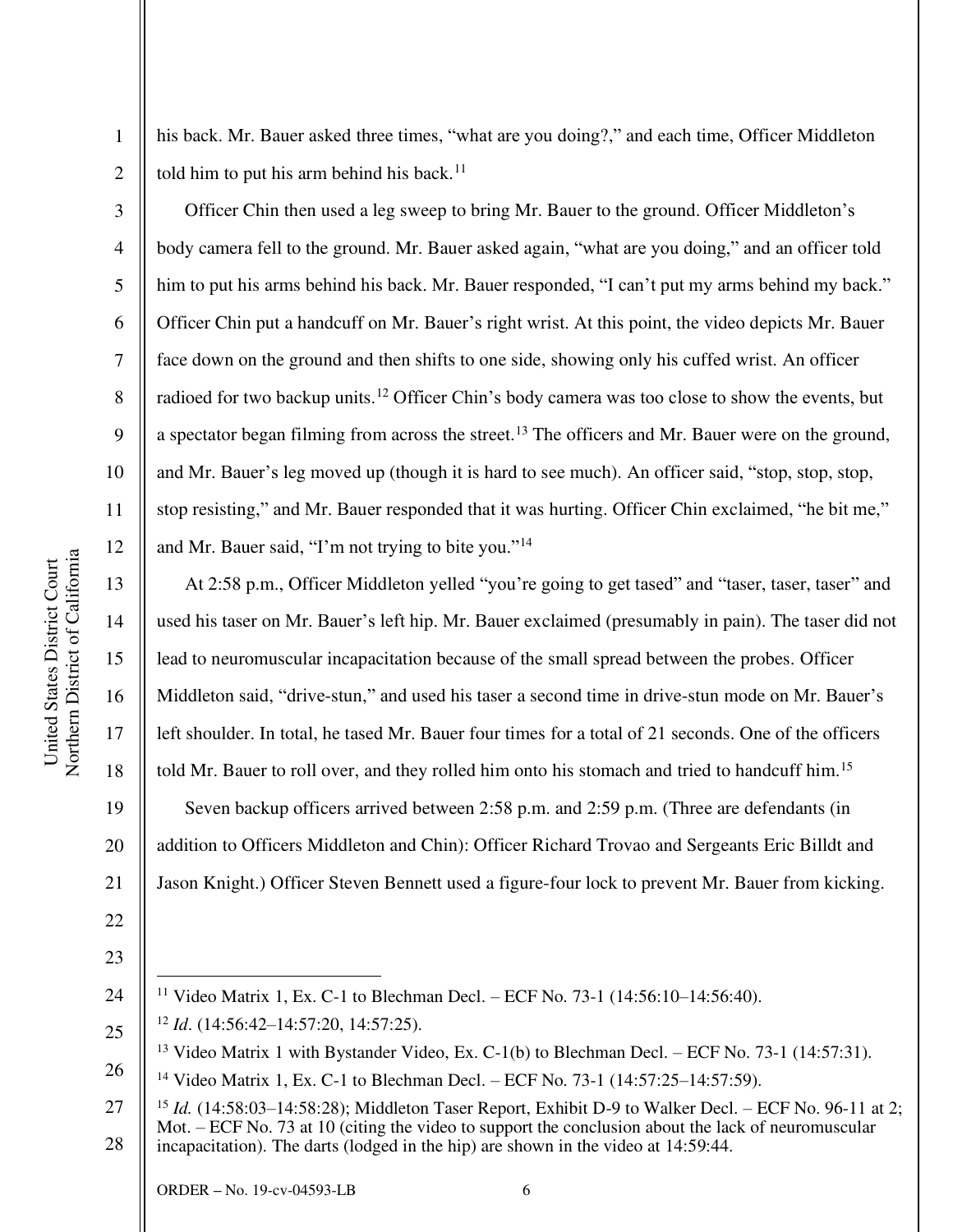Officer Trovao used his taser for 10 seconds until another officer said "he's been tased, no effect."<sup>16</sup> In combination, Officers Middleton and Trovao tased Mr. Bauer for 30 seconds, twice the national standard.<sup>17</sup> The video shows both officers' tasers on Mr. Bauer's back at the same time.<sup>18</sup>

Officer Chin yelled "do not scratch me" and used two "distraction blows" to Mr. Bauer's lower back and shoulder area.<sup>19</sup> Officers Trovao and Koumiss used their batons to try to pry Mr. Bauer's left arm from under his body.<sup>20</sup> The officers told Mr. Bauer to put his hands behind his back, and an officer said, "you're going to get another one." Another officer said, "let's flip him," and another said, "put your hands behind your back." Mr. Bauer repeatedly moaned and called for help. An officer told Mr. Bauer to "give up his other hand," and he responded that he could not. At one point, Officer Trovao pushed his foot against Mr. Bauer's back to push him onto his stomach.<sup>21</sup>

At 3:00 p.m., an officer asked if anyone had a WRAP (a restraining device). An officer said, "stop resisting," a second officer said, "stop moving, stop resisting," and a third said, "cuffs are on." The officers began putting the WRAP on Mr. Bauer's legs at 3:02 p.m. Mr. Bauer was face down on the ground, with his hands cuffed behind him (in four sets of cuffs), and he continued to moan and say, "help."<sup>22</sup> During the process of applying the WRAP, seven officers restrained Mr. Bauer: three restrained his lower body, and four restrained his upper body. Officer Trovao applied pressure to Mr. Bauer's head and neck for approximately four minutes.<sup>23</sup>

At 3:08 p.m., Mr. Bauer shouted, "they are trying to rape me," yelled for "Mr. Trump," and said (among other things) that the officers were trying to kill him and that he was going to die. The

1

2

3

4

5

6

7

8

9

10

11

12

13

14

15

16

17

18

<sup>20</sup> 

<sup>21</sup>  22 <sup>16</sup> Video Matrix 1, Ex. C-1 to Blechman Decl. – ECF No. 73-1 (14:58:31–14:59::44); Trovao Taser Report, Exhibit I-24 to Walker Decl. – ECF No. 96-32 at 2.

<sup>23</sup>  24 <sup>17</sup> Middleton Taser Report, Exhibit D-9 to Walker Decl. – ECF No. 96-11 at 2; Trovao Taser Report, Exhibit I-24 to Walker Decl. – ECF No. 96-32 at 2; Harmening Report, Ex. F to Walker Decl. – ECF No. 96-19 at 21.

<sup>18</sup> Trovao Video, Ex. I-19 to Walker Decl. – ECF No. 96-29 (14:59:10–14:59:25).

<sup>25</sup>  <sup>19</sup> Knight Video, Ex. H-18-A to Walker Decl. – ECF. 96-25 (14:59:38).

<sup>26</sup>  <sup>20</sup> Trovao Video, Ex. I-19 to Walker Decl. – ECF No. 96-29 (15:00:00–15:00:15).

<sup>&</sup>lt;sup>21</sup> Billdt Video, Ex. I-22 to Walker Decl. – ECF No. 96-31 (15:00:26).

<sup>27</sup>  <sup>22</sup> Video Matrix 1, Ex. C-1 to Blechman Decl. – ECF No. 73-1 (15:00:55–15:02:25).

<sup>28</sup>  <sup>23</sup> Knight Video, Ex H-18-B to Walker Decl. – ECF No. 96-26 (15:02:30–15:06:27).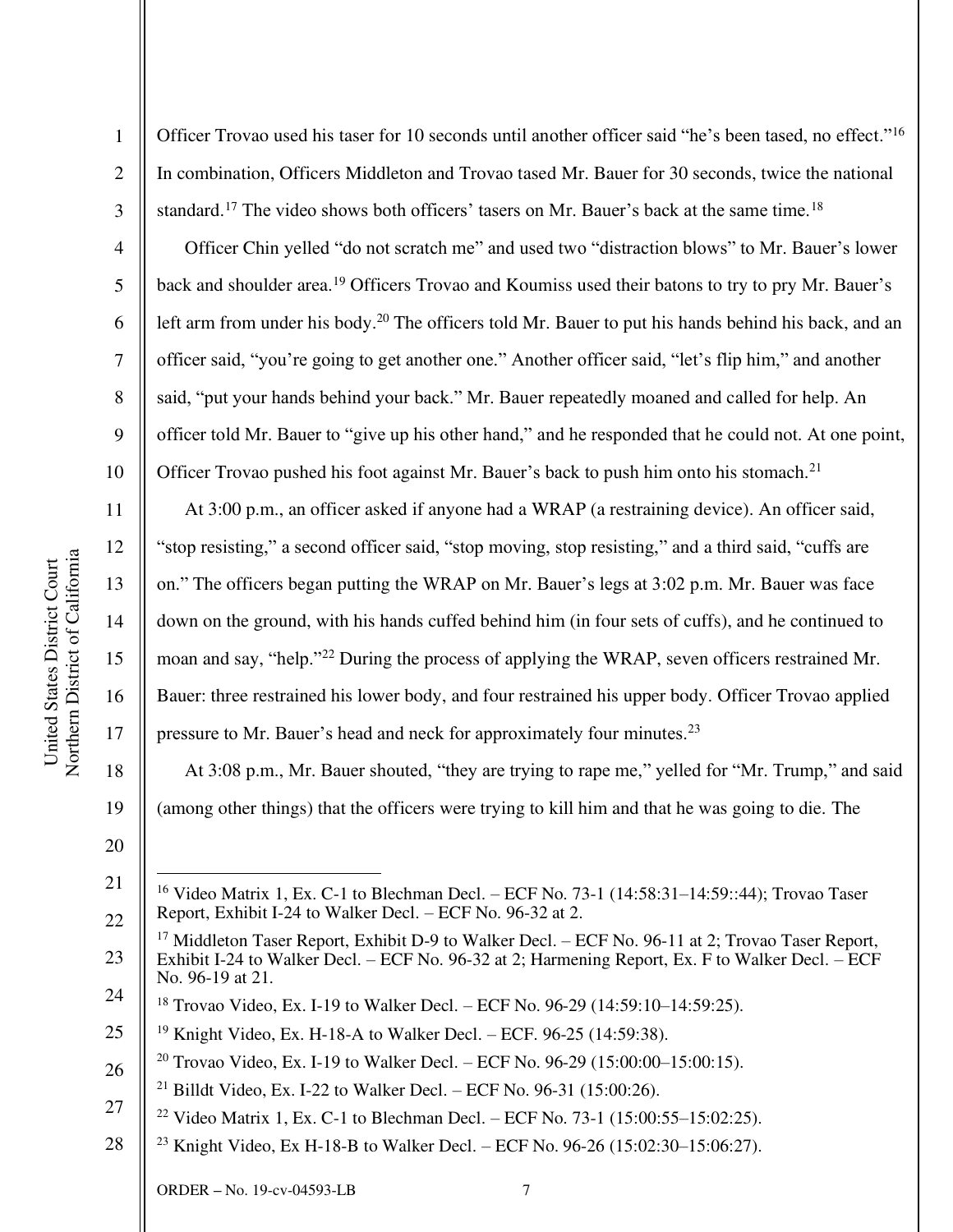1 2 3 4 5 6 7 8 9 10 11 12 officers again discussed rolling Mr. Bauer, and, mentioning the blood on Mr. Bauer's face, discussed putting a spit mask on him.<sup>24</sup> The officers put a spit mask on Mr. Bauer at 3:09 p.m., rolled him onto his back, and put him in an upright position.<sup>25</sup> Sergeant Billdt testified that the officers applied the spit mask because Mr. Bauer "was bleeding and he had bitten Officer Chin."<sup>26</sup> At the same time, they tilted him back into a position slightly less than 90 degrees and put the WRAP on his upper body, completing the process at around 3:10 p.m.. Starting at 3:11 p.m., an officer had his hands on Mr. Bauer's shoulders and his knee in his back for approximately five minutes. At 3:12 p.m., Mr. Bauer continued to yell for "Mr. Trump" and said "I'm getting murdered right now." An officer told Mr. Bauer to "calm down," and he replied, "I can't, you're suffocating me." At 3:14 p.m., an officer said, "you can breathe, that's why you're yelling still." Mr. Bauer began to calm down, and at 3:15 p.m., responded to questions from the officers, telling them his name, birthday, and where he lived. At 3:16 p.m., Mr. Bauer stopped saying anything or moving.<sup>27</sup>

The officers called for medical help at 3:02 p.m. Paramedics and firefighters — who were waiting nearby — arrived at about 3:11 p.m.<sup>28</sup> After they arrived, they did not interact with Mr. Bauer until 3:19 p.m., when a paramedic injected him with Versed (a brand of the sedative Midazolam).<sup>29</sup> At 3:22 p.m., the officers removed the WRAP and helped the paramedics and firefighters put Mr. Bauer on a gurney.<sup>30</sup> At 3:25 p.m., medical personnel began medically assessing Mr. Bauer.<sup>31</sup> At 3:28 p.m., when they loaded him into the ambulance, and after they removed the spit mask, they saw that his face had

20

13

14

15

16

17

18

<sup>21</sup>  <sup>24</sup> Video Matrix 1, Ex. C-1 to Blechman Decl. – ECF No. 73-1 (15:04:10–15:09:00).

<sup>22</sup>  23 <sup>25</sup> PPD Narrative, Ex. F-3 to Walker Decl. – ECF No. 96-22 at 3; Video Matrix 1, Ex. C-1 to Blechman Decl. – ECF No. 73-1 (15:09:00–15:09:55).

<sup>&</sup>lt;sup>26</sup> Billdt Dep., Ex. G to Walker Decl. – ECF No. 96-23 at 28 (p. 119:22–24).

<sup>24</sup> <sup>27</sup> Video Matrix 2, Ex. C-2 to Blechman Decl. – ECF No. 73-1 (15:11:05–15:16:30).

<sup>25</sup>  <sup>28</sup> Video Matrix 1, Ex. C-1 to Blechman Decl. – ECF No. 73-1 (15:02:13); Video Matrix 2, Ex. C-2 to Blechman Decl. – ECF No. 73-1 (15:11:05).

<sup>26</sup>  <sup>29</sup> Video Matrix 2, Ex. C-2 to Blechman Decl. – ECF No. 73-1 (15:19:06).

<sup>27</sup>  <sup>30</sup> *Id*. (15:22:32).

<sup>28</sup>   $31$  PPD Narrative, Ex. F-3 to Walker Decl. – ECF No. 96-22 at 5; McFarlane Matrix 2, Ex. R-1 to Walker Decl., – ECF No. 96-44 (15:25:45).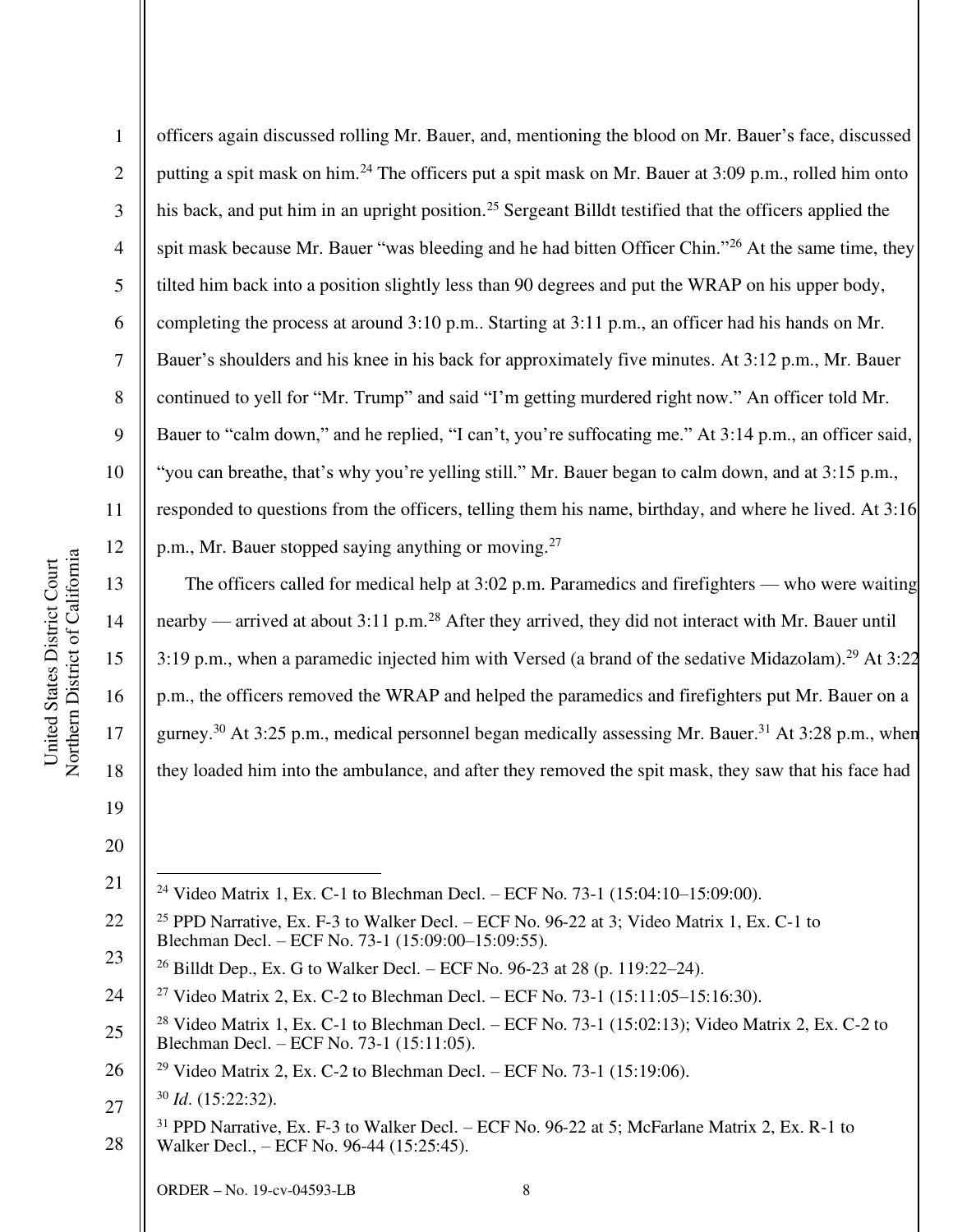2

3

4

5

6

7

8

9

10

11

12

13

14

15

16

17

18

19

20

21

turned blue, he did not have a pulse, and he was not breathing.<sup>32</sup> They transported Mr. Bauer to the Stanford Valley Care Hospital, where the hospital pronounced him dead.<sup>33</sup>

The coroner's report identified the minor physical injuries that Mr. Bauer suffered (abrasions, contusions, minor external injuries, and taser barbs embedded in his abdomen). The toxicology report showed that methamphetamine and amphetamine were present in Mr. Bauer's blood (0.42 mg/L of methamphetamine and 0.04 mg/L of amphetamine). The cause of death was "acute methamphetamine toxicity." Other conditions contributed to death including "probable mechanical asphyxia while being placed in [a] restraint device by police[,] cardiac hypertrophy[, and] morbid obesity." The paramedics had injected Mr. Bauer with four milligrams of Midazolam, but the toxicologist did not find the drug in his blood, suggesting that Mr. Bauer's "circulatory system already had collapsed or was [in] the process of collapsing when the dose was administered."<sup>34</sup> The coroner testified that the WRAP restraint and the ninety-degree angle impaired Mr. Bauer's ability to breathe and caused the asphyxia.<sup>35</sup>

The plaintiffs dispute that the cause of death was methamphetamine. Their three experts — a forensic pathologist, an epidemiologist, and a cardiologist — agree that the primary cause of death was asphyxiation that resulted from the police officers' conduct.<sup>36</sup>

The pathologist attributes the cause of death to the "combined physiologic effects of violent struggle . . . and restraint by police." Other contributing conditions included "methamphetamine toxicity, obesity, and cardiac hypertrophy." The physiologic effects of the struggle and restraint were "additive upon underlying . . . pre-existing morbid obesity, cardiac hypertrophy, and

<sup>22</sup> 

<sup>23</sup>  24

 $32$  Smith Dep., Ex. K to Blechman Decl.,  $-$  ECF No. 73-1 at 168–69 (pp. 45:2–46:1); PPD Narrative, Ex. F-3 to Walker Decl. – ECF No. 96-22 at 5.

 $33$  PPD Narrative, Ex. F-3 to Walker Decl. – ECF No. 96-22 at 5.

<sup>25</sup>   $34$  Coroner Report, Ex. N-1 to Blechman Decl. – ECF No. 73-1 at 241–42.

<sup>26</sup>  <sup>35</sup> Ferenc Dep., Ex. O to Walker Decl. – ECF No. 96-39 at 8–9 (pp. 26:6–27:8).

<sup>27</sup>  28  $36$  Opp'n – ECF No. 96 at 20–22. The defendants object to some of the plaintiffs' evidence (mostly about the experts). Reply – ECF No. 84 at 20–21. Most of the challenges are moot: except for modest citations to expert opinions (for context), the court cites only evidence in this order. Any issues about the foundation for the expert opinions can be addressed through the pretrial process.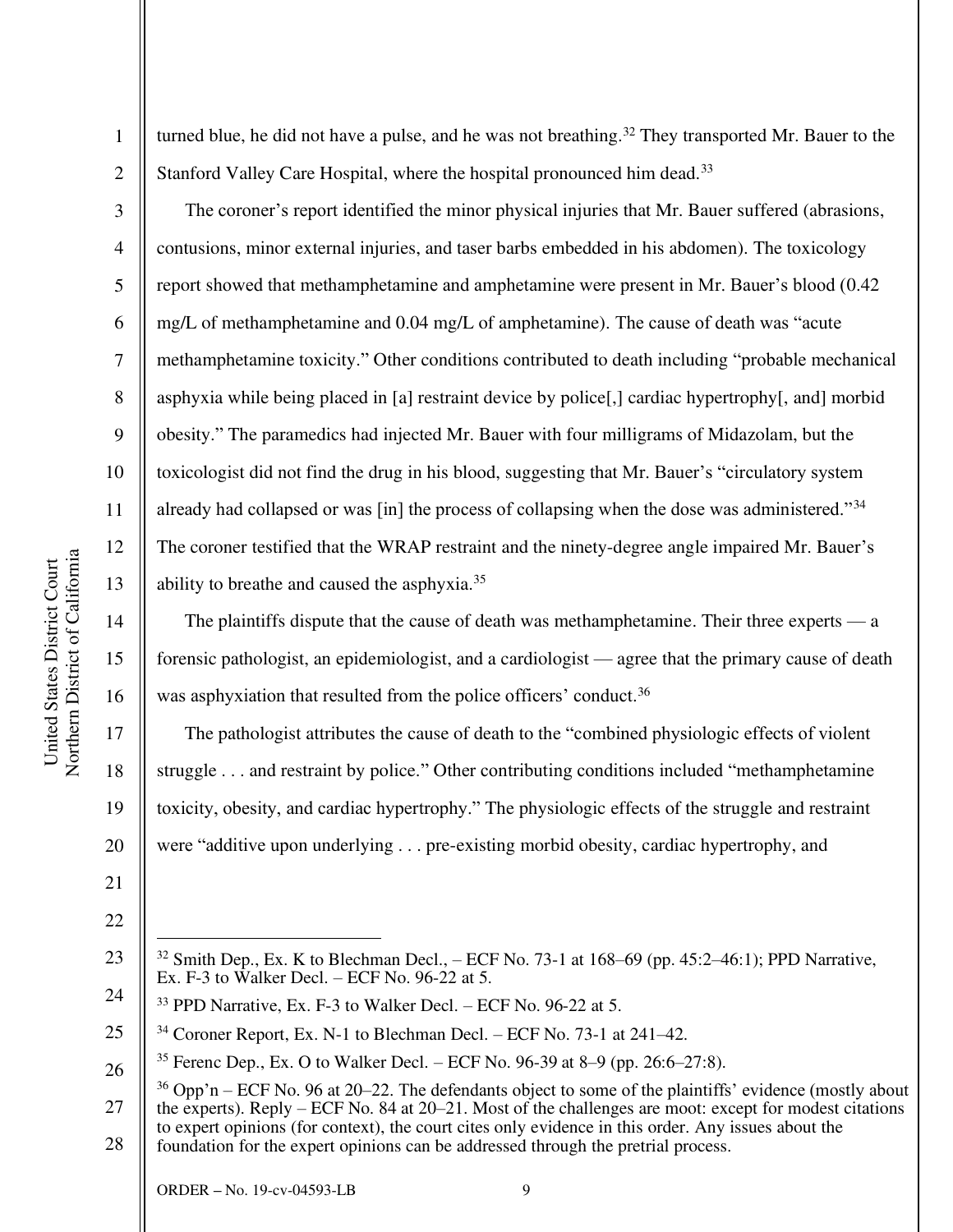2

3

4

5

6

7

8

9

10

11

13

14

15

17

18

19

21

22

methamphetamine use." "But for the interaction with police . . . Mr. Bauer would not have died when he did. He did not die primarily of methamphetamine toxicity."<sup>37</sup>

The epidemiologist opined that "the very small amount of methamphetamine" in Mr. Bauer's blood was not "a plausible cause of death in the absence of the violent restraint."<sup>38</sup> Instead, the restraints applied to Mr. Bauer and the pressure on his back were "the only apparent cause of the asphyxia signs observed . . . and served as a highly plausible cause of cardiopulmonary arrest that resulted in his death."<sup>39</sup>

The cardiologist similarly disputed the coroner's determination that methamphetamine toxicity and sudden cardiac arrest caused Mr. Bauer's death. The restraints led to asphyxia that, "in conjunction with the heightened requirement for oxygen[,] created a lethal oxygen supply–oxygen demand imbalance for Mr. Bauer, with resultant hypoxia and subsequent PEA cardiac arrest."<sup>40</sup>

12 16 20 In the month before the incident, Mr. Bauer's parents reported Mr. Bauer's mental-health issues to the Pleasanton Police Department. On June 29, 2018, a police officer spoke with Mr. Bauer's mother about Mr. Bauer's car accident in San Francisco. She reported that he was suffering from a mental-health crisis, had paranoid and delusional thoughts that the police were after him, and would not cooperate with her attempts to get him psychiatric help.<sup>41</sup> The next day, Mr. Bauer's father told a police officer that Mr. Bauer had paranoia and "delusional psychosis," might need to be institutionalized, and would react negatively if officers approached him in uniform.<sup>42</sup> On July 26, 2018, Mr. Bauer's parents reported his undiagnosed schizophrenia, his paranoia and paranoid statements (including his fear that the police were after him), his refusal to get help, his mentalhealth crisis, and his "concerning" emails.<sup>43</sup> On July 29, 2018, Mr. Bauer's father reported his son's

<sup>23</sup>   $37$  Knight Report, Ex. K to Walker Decl. – ECF No. 96-35 at 9–10.

<sup>24</sup>  <sup>38</sup> Freeman Report, Ex. J to Walker Decl. *–* ECF No. 96-33 at 21. <sup>39</sup> *Id*. at 19.

<sup>25</sup>  <sup>40</sup> Wohlgelernter Report, Ex. L to Walker Decl. *–* ECF No. 96-36 at 5.

<sup>26</sup>  <sup>41</sup> Incident Report, Ex. A to Stipulation *–* ECF No. 91-1 at 3.

<sup>27</sup>  <sup>42</sup> Incident Report, Ex. B to Stipulation *–* ECF No. 91-2 at 3; Murazzo Video, Ex. C to Stipulation *–* ECF No. 91-3; Rose Bauer Dep., Ex. B to Walker Decl. *–* ECF No. 96-3 at 8–9 (pp. 50:19–51:8).

<sup>28</sup>  <sup>43</sup> Incident Report, Ex. D to Stipulation *–* ECF No. 91-4 at 3.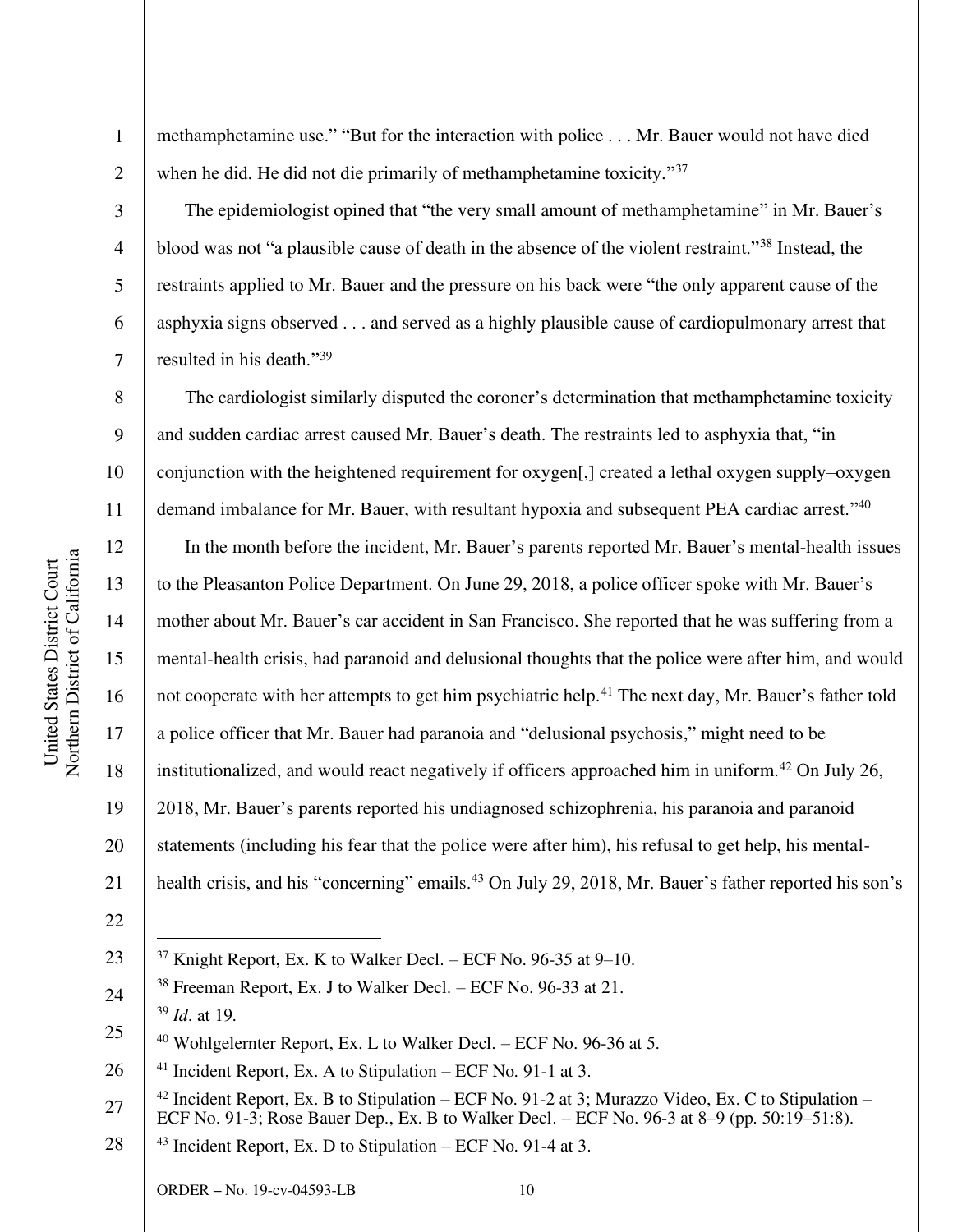mental breakdown (after an argument about car insurance) and his desire to have him evaluated for a welfare check under California Welfare and Institutions Code § 5150.<sup>44</sup>

The California Peace Officer Standards and Training (POST) has training modules for police officers, including the officers here, on mental-health issues and de-escalation techniques for persons suffering a mental-health crisis or who are under the influence.<sup>45</sup> During his deposition, Sergeant Billdt testified that in a hypothetical situation similar to this case (a man "ranting to himself," "appear[ing] strange," and "showing signs of some mental illness"), officers should conduct a welfare check to "engage in conversation, see what [they] can learn from him, [and] see what kind of resources [they] can provide."<sup>46</sup> Officers Middleton and Chin recognized that it was possible that Mr. Bauer was mentally ill.<sup>47</sup>

The police department's Crisis Intervention Training (CIT) instructs officers on handling persons under the influence or experiencing a mental-health crisis. CIT emphasizes de-escalation tactics, including refraining from "tactics that can be interpreted as aggressive" and "corner[ing] a person who is not believed to be armed, violent[,] or suicidal."<sup>48</sup> Officers Middleton and Chin completed CIT.<sup>49</sup> In his deposition, Officer Middleton testified that he was not aware of any policy or protocol concerning interactions with mentally ill people and that based on his training, he would have approached Mr. Bauer the same way, mentally ill or not.<sup>50</sup>

20 The police department's use-of-force policy provides that "calls involving [mentally ill] persons should be considered medical emergencies. Officers who reasonably suspect a medical emergency should request medical assistance as soon as practicable." Persons showing signs of "excited

21 22

1

2

3

4

5

6

7

8

9

10

11

12

13

14

15

16

17

18

- <sup>44</sup> Incident Report, Ex. E to Stipulation *–* ECF No. 91-5 at 3.
- 23 <sup>45</sup> POST Training Materials, Ex. F-1 to Walker Decl. *–* ECF No. 96-20 at 4–5.

<sup>24</sup> <sup>46</sup> Billdt Dep., Ex. G to Walker Decl. *–* ECF No. 96-23 at 12–15 (pp. 52:7–55:19).

<sup>25</sup>  <sup>47</sup> Middleton Dep., Ex. D to Walker Decl. – ECF No. 96-8 at 11–12 (pp. 34:24–35:4); Chin Dep., Ex. E to Walker Decl. *–* ECF No. 96-15 at 12 (p. 30:10–15).

<sup>26</sup>  <sup>48</sup> Crisis Intervention Training Policy, Ex. D-7 to Walker Decl. *–* ECF No. 96-9 at 4–5.

<sup>27</sup>  <sup>49</sup> Middleton Dep., Ex D to Blechman Decl. *–* ECF No. 73-1 at 52 (p. 107:20–22); Chin Dep., Ex E to Walker Decl. *–* ECF No. 96-15 at 15 (p. 56:1–10).

<sup>28</sup>  <sup>50</sup> Middleton Dep., Ex. D to Walker Decl. *–* ECF No. 96-8 at 13–14 (pp. 37:24–38:4), 18 (p. 59:15–24).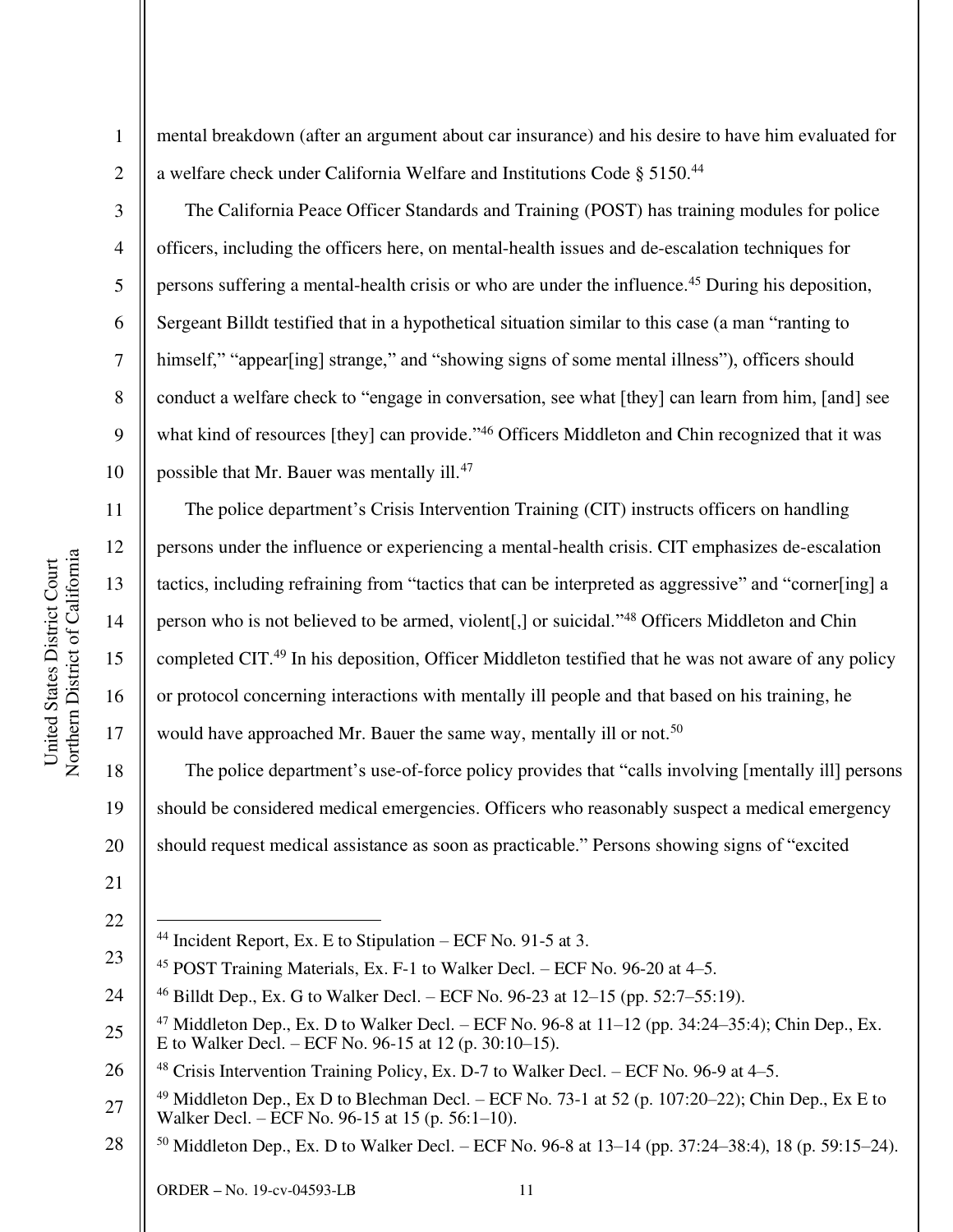delirium" or who "require a protracted physical encounter with multiple officers to be brought under control" may be at an increased risk of sudden death.<sup>51</sup> The policy generally limits taser use to one full cycle and forbids simultaneous deployment, but it does not provide a time limit on use, which according to the plaintiffs' evidence — is inconsistent with the national standard of a fifteen-second limit.<sup>52</sup> Under the policy, spit hoods should not be used "in situations where the restrained person is bleeding profusely from the area around the mouth or nose, or if there are indications that the person has a medical condition, such as difficulty breathing."<sup>53</sup> The policy does not address the WRAP.<sup>54</sup>

The police department's use-of-force investigation concluded that the officers acted within policy (with only minor violations). Sergeant Eric Gora — who was responsible for the investigation — testified that the following uses of force were compliant with the policy: the use of tasers, Officers Middleton's and Chin's use of handcuffs, and the use of the WRAP and spit hood. He did not recall any policy about the use of pressure — like that used by Officer Trovao — to the neck and upper back.<sup>55</sup> Former Police Chief David Spiller did not conduct the investigation but thought that there were no training deficiencies or policy violations.<sup>56</sup> Officers Middleton and Chin received positive performance evaluations for their conduct during the incident.<sup>57</sup>

The plaintiffs base their *Monell* claim of a deficient policy in part on the police department's history of use of lethal force against other mentally ill persons. The plaintiffs identify two persons: John Deming, Jr. and Shannon Edward Estill, who allegedly were suffering mental-health crises when police officers shot and killed them (in 2015 and 2017 respectively).<sup>58</sup> In 2015, officers

1

2

3

4

5

6

7

8

9

10

11

12

13

14

15

16

17

18

19

21 <sup>51</sup> Use-of-Force Policy, Ex. D-12 to Walker Decl. *–* ECF No. 96-13 at 4.

<sup>20</sup> 

<sup>22</sup>  <sup>52</sup> *Id*. at 7; Harmening Report, Ex. F to Walker Decl. *–* ECF No. 96-19 at 21; Taser User Update, Ex. D-11 to Walker Decl. *–* ECF No. 96-12 at 2.

<sup>23</sup>  <sup>53</sup> Use-of-Force Policy, Ex. D-12 to Walker Decl. *–* ECF No. 96-13 at 6–7.

<sup>24</sup> <sup>54</sup> Harmening Report, Ex. F to Walker Decl. *–* ECF No. 96-19 at 23–24.

<sup>25</sup>  <sup>55</sup> Gora Dep., Ex. P to Walker Decl. *–* ECF No. 96-41 at 11 (p. 50:3–21), 12 (p. 68:3–16), 13–14 (pp.  $93:15-94:23$ ).

<sup>26</sup>  <sup>56</sup> Spiller Dep., Ex. Q to Walker Decl. *–* ECF No. 96-42 at 19 (p. 78:8–20).

<sup>27</sup>  <sup>57</sup> Chin Performance Evaluation, Ex. E-6 to Walker Decl. *–* ECF No. 96-18 at 6; Middleton Performance Evaluation, Ex. D-13 to Walker Decl. *–* ECF No. 96-14 at 7.

<sup>28</sup>  <sup>58</sup> Gora Dep., Ex. P to Walker Decl. *–* ECF No. 96-41 at 22 (p. 128:6–24).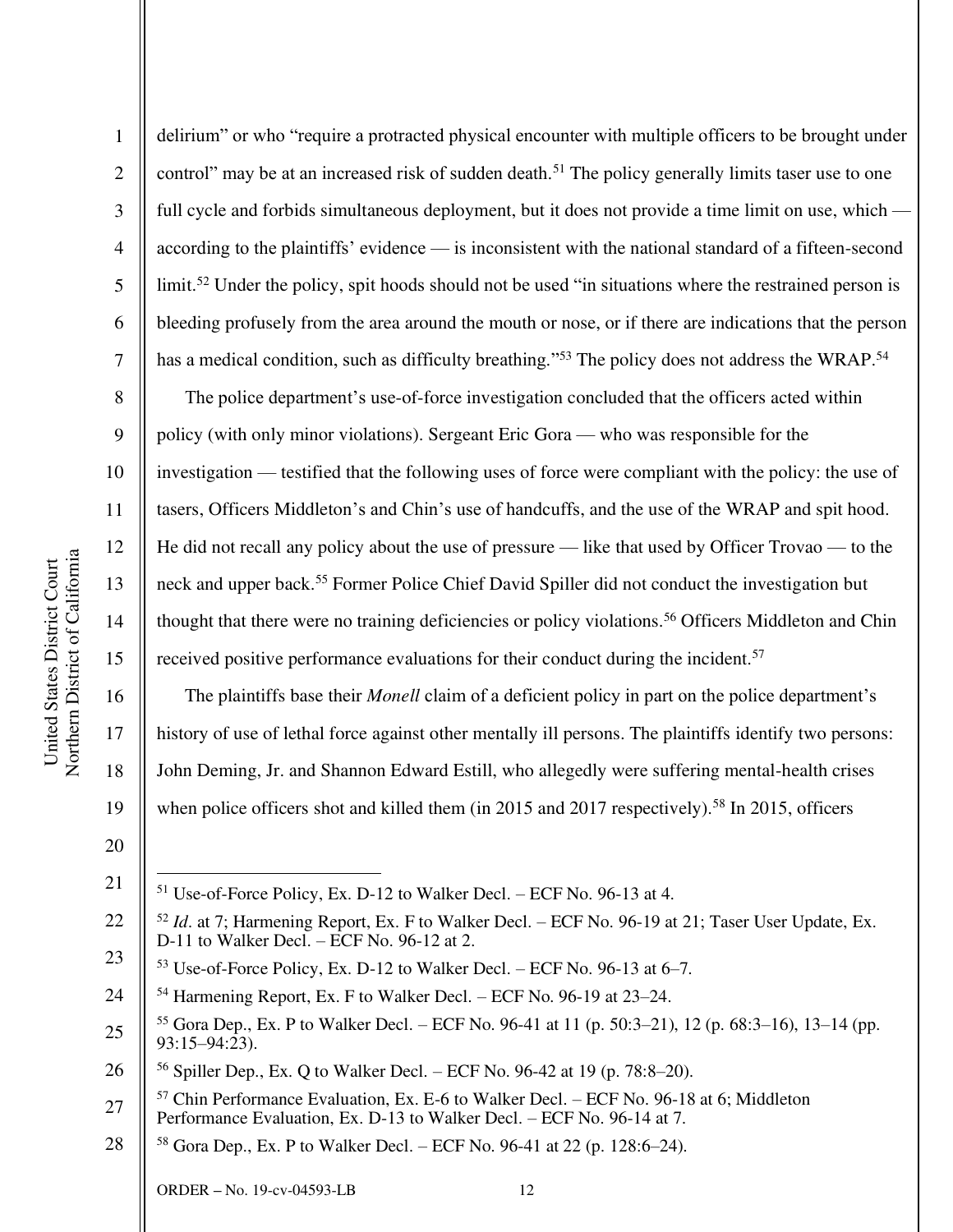1 2 3 4 5 tased Mr. Deming — a mentally ill man sitting on top of a car — even though he was calm and talking to the officers. He then ran, and an officer shot and killed him.<sup>59</sup> (The parties did not provide any evidence about the Estill shooting.) The plaintiffs assert that after the two shootings, the department did not change its policies (except that officers now wear and activate body cameras). No officers were reprimanded or had remedial training.<sup>60</sup>

Following two motions to dismiss and the stipulated dismissal of some defendants, the

7 following claims remain in the case against the following defendants:<sup>61</sup>

| 8        | # | <b>Claim</b>                                                                                   | <b>Against Defendants</b>                            |
|----------|---|------------------------------------------------------------------------------------------------|------------------------------------------------------|
|          |   | Battery — Wrongful Death                                                                       | City, Chin, Middleton, and Trovao                    |
| 9        |   | Negligence — Wrongful Death                                                                    | City, Chin, Middleton, Trovao, Billdt, and<br>Knight |
| 10<br>11 | 3 | Unlawful Seizure and Excessive Force —<br>Fourth Amendment — $42$ U.S.C. § 1983                | Chin, Middleton, and Trovao                          |
|          | 4 | Supervisor Liability — 42 U.S.C. § 1983                                                        | <b>Billdt</b> and Knight                             |
| 12       | 5 | Denial of Medical Care — Fourth<br>Amendment — 42 U.S.C. § 1983                                | Chin, Middleton, Trovao, Billdt, and Knight          |
| 13<br>14 | 6 | Due Process — Parent-Child<br>Relationship — Substantive Due Process<br>— Fourteenth Amendment | Chin, Middleton, Trovao, Billdt, and Knight          |
| 15       |   | <i>Monell</i> — 42 U.S.C. § 1983                                                               | City and Spiller                                     |
| 16       | 8 | Unlawful Seizure and Excessive Force —<br>Bane Act — Cal. Civ. Code $\S$ 52.1                  | City, Chin, Middleton, Trovao, Billdt, and<br>Knight |
| 17       | 9 | Disability Discrimination under the ADA<br>$-42$ U.S.C. §§ 12101-12213                         | City                                                 |

19 20 21 22 The defendants moved for summary judgment on all claims.<sup>62</sup> The court allowed supplemental briefing to address the ADA claim that the defendants omitted inadvertently from their motion and raised only in their reply brief.<sup>63</sup> *Zamani v. Carnes*, 491 F.3d 990, 997 (9th Cir. 2007). The parties consented to magistrate-judge jurisdiction.<sup>64</sup> The court held a hearing on May 20, 2021.

23 24

18

- <sup>59</sup> Harmening Report, Ex. F to Walker Decl. *–* ECF No. 96-19 at 34.
- 25 <sup>60</sup> Spiller Dep., Ex. Q to Walker Decl. *–* ECF No. 96-42 at 15*–*16 (pp. 72:8–73:8).
- 26  $61$  Second Am. Compl. – ECF No. 36.
	- $62$  Mot. ECF No. 73.
- 27  $63$  Reply – ECF No. 86; Sur-Reply – ECF No. 87.
- 28 64 Consents – ECF Nos. 27, 38.

ORDER **–** No. 19-cv-04593-LB 13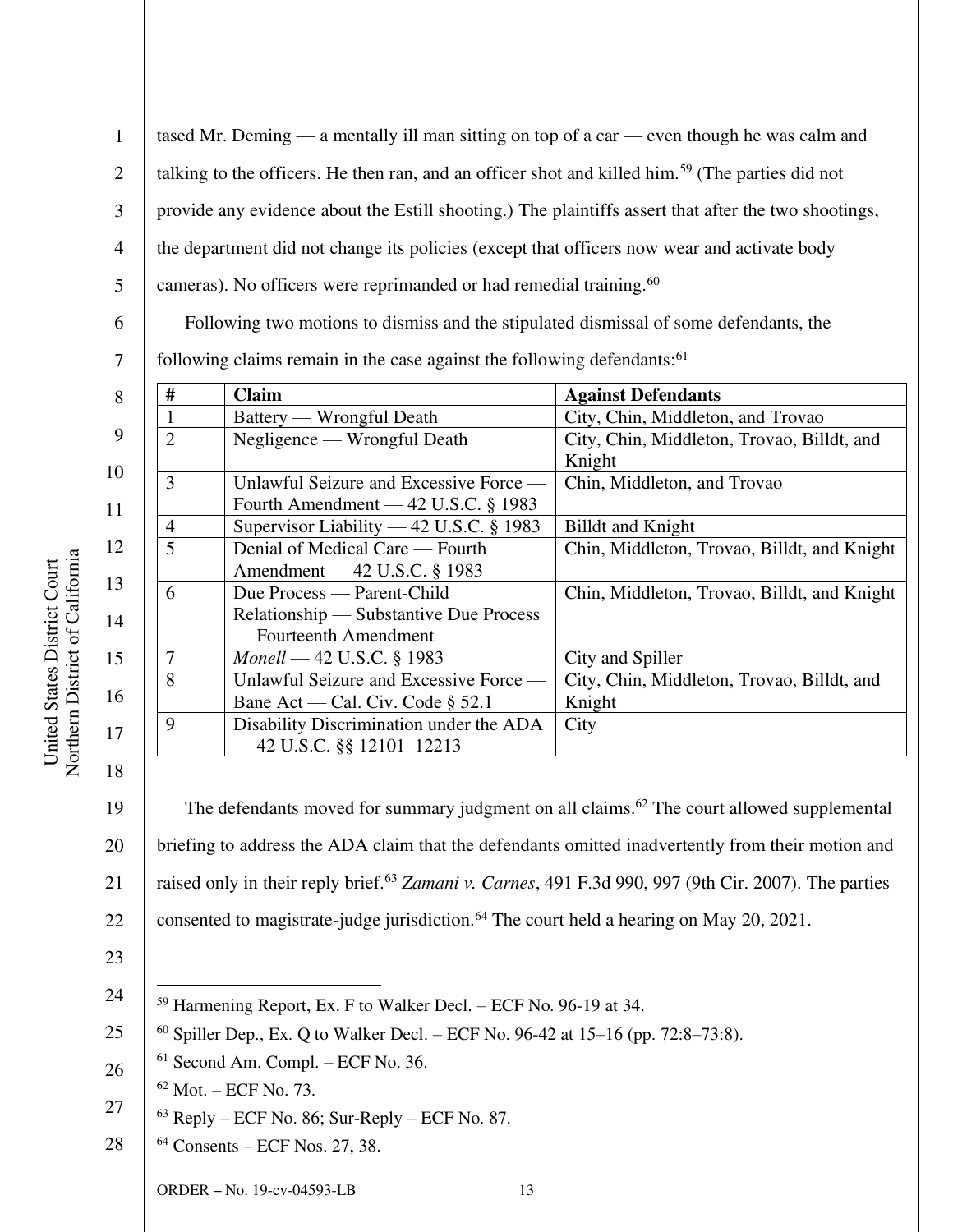3

4

5

6

7

8

9

10

11

12

13

14

15

16

17

18

#### **SUMMARY-JUDGMENT STANDARD**

The court must grant a motion for summary judgment if the moving party shows that there is no genuine dispute as to any material fact and the moving party is entitled to judgment as a matter of law. Fed. R. Civ. P. 56(a); *Anderson v. Liberty Lobby, Inc.*, 477 U.S. 242, 247–48 (1986). Material facts are those that may affect the outcome of the case. *Anderson*, 477 U.S. at 248. A dispute about a material fact is genuine if there is sufficient evidence for a reasonable jury to return a verdict for the non-moving party. *Id.* at 248–49.

The party moving for summary judgment bears the initial burden of informing the court of the basis for the motion and identifying portions of the pleadings, depositions, answers to interrogatories, admissions, or affidavits that demonstrate the absence of a triable issue of material fact. *Celotex Corp. v. Catrett*, 477 U.S. 317, 323 (1986). To meet its burden, "the moving party must either produce evidence negating an essential element of the nonmoving party's claim or defense or show that the nonmoving party does not have enough evidence of an essential element to carry its ultimate burden of persuasion at trial." *Nissan Fire & Marine Ins. Co., Ltd. v. Fritz Cos., Inc.*, 210 F.3d 1099, 1102 (9th Cir. 2000); *see Devereaux v. Abbey*, 263 F.3d 1070, 1076 (9th Cir. 2001) ("When the nonmoving party has the burden of proof at trial, the moving party need only point out 'that there is an absence of evidence to support the nonmoving party's case.'") (quoting *Celotex*, 477 U.S. at 325).

19 20 21 22 23 24  $25$ 26 27 If the moving party meets its initial burden, the burden then shifts to the non-moving party to produce evidence supporting its claims or defenses. *Nissan Fire & Marine*, 210 F.3d at 1103. The non-moving party may not rest upon mere allegations or denials of the adverse party's evidence, but instead must produce admissible evidence that shows there is a genuine issue of material fact for trial. *Devereaux*, 263 F.3d at 1076. If the non-moving party does not produce evidence to show a genuine issue of material fact, the moving party is entitled to summary judgment. *Celotex*, 477 U.S. at 323. In ruling on a motion for summary judgment, the court does not make credibility determinations or weigh conflicting evidence. Instead, it views the evidence in the light most favorable to the non-moving party and draws all factual inferences in the non-moving party's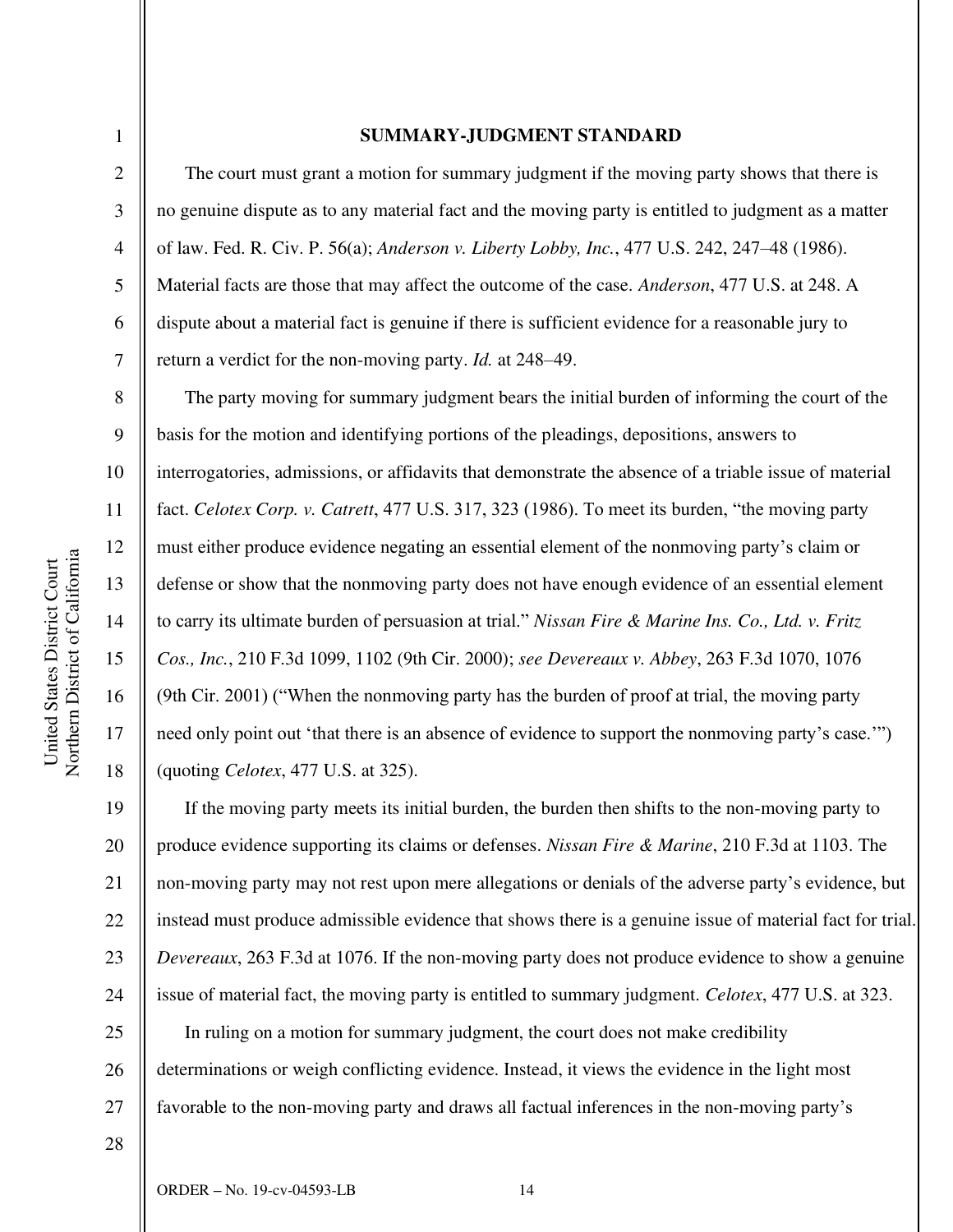2

3

4

5

6

7

8

9

10

11

12

13

14

15

16

17

18

19

20

21

22

favor. *E.g.*, *Matsushita Elec. Indus. Co., Ltd. v. Zenith Radio Corp.*, 475 U.S. 574, 587–88 (1986); *Ting v. United States*, 927 F.2d 1504, 1509 (9th Cir. 1991).

#### **ANALYSIS**

The defendants move for summary judgment on all claims: (1) the seizure and excessive-force claims under the Fourth Amendment; (2) the supervisory-liability claim; (3) the Fourteenth Amendment claim for a substantive due-process violation; (4) the Fourth Amendment claim for denial of medical care; (5) the ADA claim; and (6) the state-law claims. For the claims against Officers Middleton, Chin, and Trovao, the court denies summary judgment on the seizure and excessive-force claims and the related state-law claims. For the claims against Sergeants Billdt and Knight, the court grants summary judgment on the supervisory-liability claim and the related state-law claims. The court also grants summary judgment on the Fourteenth Amendment claim, the Fourth Amendment claim for denial of medical care, the *Monell* claim, and the ADA claim.

# **1. Wrongful Seizure and Excessive Force — Fourth Amendment — 42 U.S.C. § 1983**

The plaintiffs claim that Officers Middleton and Chin seized him unlawfully, and Officers Middleton, Chin, and Trovao used unreasonable excessive force, in violation of 42 U.S.C. § 1983 and the Fourth Amendment. The defendants moved for summary judgment on the grounds that the detention was lawful, the force was reasonable, and they in any event have qualified immunity. The court denies summary judgment because it cannot decide as a matter of law that the seizure was lawful, the force was reasonable, or the officers have qualified immunity.

# **1.1** *Terry* **Stop**

23 24 25 26 27 28 A police officer may conduct a brief investigatory stop of a person if the officer has a reasonable suspicion supported by articulable facts that "criminal activity may be afoot," even if the officer lacks probable cause. *Terry v. Ohio*, 392 U.S. 1, 21, 30 (1968). "[R]easonable suspicion exists when an officer is aware of specific, articulable facts which, when considered with objective reasonable inferences, form a basis for particularized suspicion." *United States v. Montero– Camargo*, 208 F.3d 1122, 1129 (9th Cir. 2000); *United States v. Sokolow*, 490 U.S. 1, 7 (1989).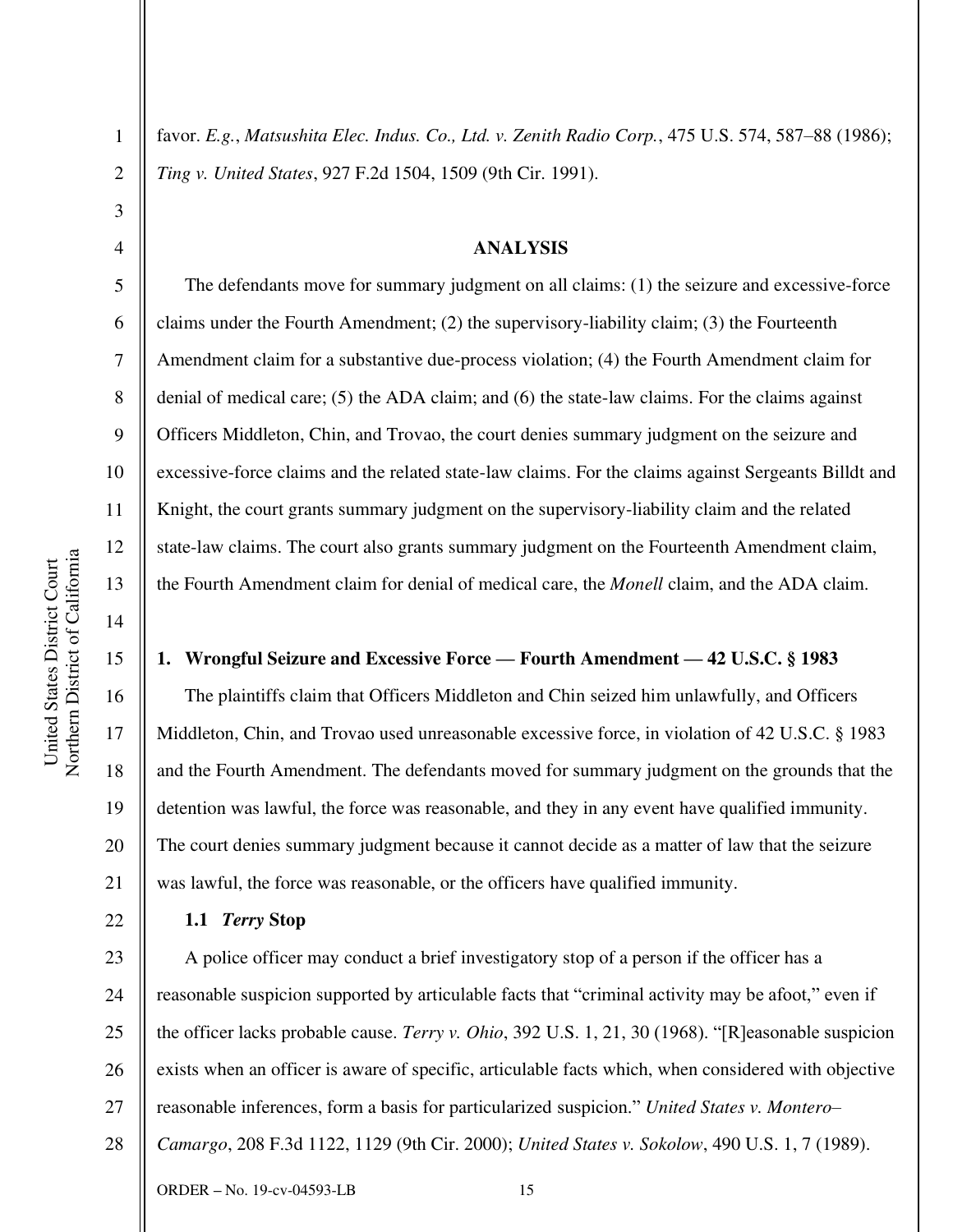Northern District of California Northern District of California United States District Court United States District Court

1

2

3

4

5

6

7

8

9

10

11

12

13

14

15

16

17

18

19

20

21

22

23

The parties agree that Officers Middleton and Chin had reasonable suspicion to stop Mr. Bauer to investigate the Raley's incident. They dispute whether they had cause to handcuff him and whether the officers' subsequent force was unreasonable and violated the Fourth Amendment.<sup>65</sup>

An officer making a *Terry* stop may conduct "a reasonable search for weapons for the protection of the police officer, where he has reason to believe that he is dealing with an armed and dangerous individual, regardless of whether he has probable cause to arrest the individual for a crime." *Terry*, 392 U.S. at 27. "Under ordinary circumstances, drawing weapons and using handcuffs are not part of a *Terry* stop." *United States. v. Miles*, 247 F.3d 1009, 1012 (9th Cir. 2001). Although there are no bright-line rules governing the use of intrusive means of effecting a *Terry* stop, they may be used only in "special circumstances." *Green v. City & Cnty. of San Francisco*, 751 F.3d 1039, 1047 (9th Cir. 2014). Special circumstances include the following: (1) when a suspect is "uncooperative or takes action at the scene that raises a reasonable possibility of danger or flight;" (2) when police have "information that the suspect is armed;" (3) when the stop "closely follows a violent crime;" and (4) when police have information that a violent crime is about to occur. *Id*.

Officer Middleton testified that he wanted to detain Mr. Bauer to do a show-up with the Raley's employees to verify that he was responsible for the vandalism.<sup>66</sup> Officer Chin testified that Mr. Bauer's refusal to answer a question about whether he had any weapons suggested that he might have a weapon or was about to flee.<sup>67</sup> Thus, they argue, their use of handcuffs was warranted because Mr. Bauer's "sudden refusal to answer questions pertaining to whether or not he had anything illegal on him and then his bizarre staring behavior posed a credible threat to officer safety and created a fear that [Mr. Bauer] may be armed or may attempt to flee or fight."<sup>68</sup> These grounds do not compel summary judgment.

24

25 26

 $65$  Opp'n – ECF No. 96 at 27.

- $66$  Middleton Dep., Ex. D to Blechman Decl. ECF No. 73-1 at 53 (p. 141:10–20).
- 27  $67$  Chin Dep., Ex. E to Blechman Decl. – ECF No. 73-1 at 64–65 (pp. 70:1–71:4).
- 28 68 Mot. – ECF No. 73 at 18.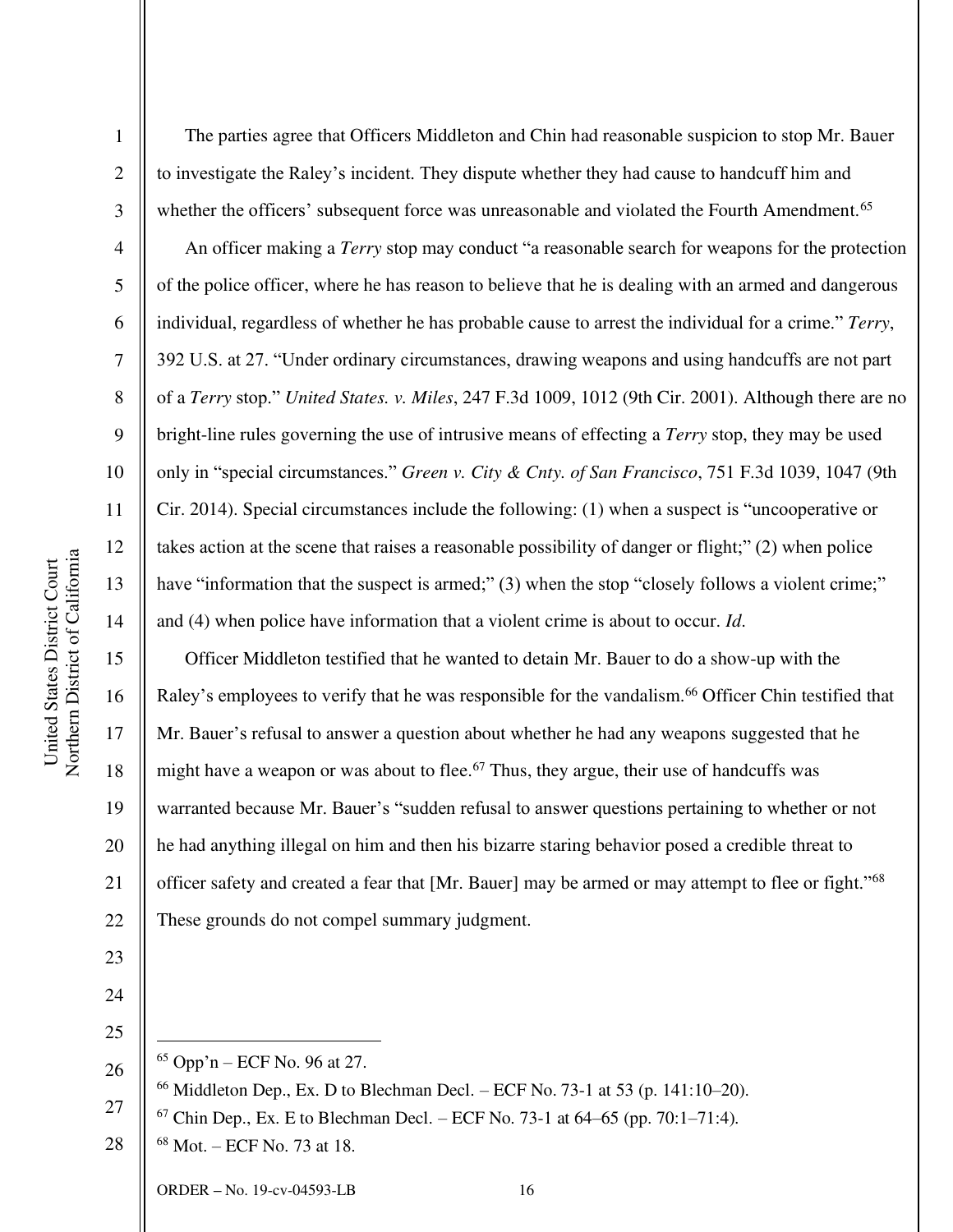Northern District of California Northern District of California United States District Court United States District Court

1

2

3

4

5

6

7

8

9

10

11

12

13

14

15

16

17

18

19

20

21

22

First, Officer Middleton made the decision to detain Mr. Bauer. He provided no reason except that he wanted to do a show-up. Also, although the officers argue in their motion that the store wanted to press charges, the employees were at best equivocal.

Second, Officer Middleton told Mr. Bauer that he was not free to go.<sup>69</sup> A *Terry* stop is a brief investigatory detention. Custody, or a formal arrest, is when a reasonable innocent person would not feel free to go after brief questioning. *United States v. Booth*, 669 F.2d 1231, 1235 (9th Cir. 1981). At minimum, there are fact questions about whether detaining Mr. Bauer in handcuffs pending a show-up was a formal arrest. (The defendants do not contend that they had probable cause for a formal arrest and instead assert only that they had grounds to handcuff Mr. Bauer during the *Terry* stop.<sup>70</sup>) Moreover, the conduct at Raley's — breaking bottles and acting intoxicated or mentally ill — at best are misdemeanors. Even if the officers had probable cause, they cannot arrest for misdemeanors that are not committed in their presence. Cal. Penal Code § 836; *Barry v. Fowler*, 902 F.2d 770, 772 (9th Cir. 1990).

Third, Mr. Bauer was calm and responsive throughout the officers' interactions with him, and the dispatch report reflected that he was "negative" for weapons. He answered all of the officers' questions until — after he cleared for warrants through dispatch — Officer Middleton asked, "do you have anything illegal on you, bud?"<sup>71</sup> At that point, Officer Middleton could ask that question (because the detention had not ripened to a formal arrest), but Mr. Bauer had no obligation to answer. The defendants contend that Mr. Bauer's silence — several minutes into the encounter suggested that he was a danger or flight risk that justified handcuffing.<sup>72</sup> But Officer Middleton testified in his deposition that there was no reason to believe that Mr. Bauer posed an imminent

<sup>24</sup> 

<sup>69</sup> Video Matrix 1, Ex. C-1 to Blechman Decl. *–* ECF No. 73-1 (14:56:10–14:56:40).

<sup>25</sup>  26 <sup>70</sup> Mot. – ECF No. 73 at 18 (citing only *Terry* authority and no probable-cause authority). In arguing that they had grounds to use the handcuffs, the defendants contend that they had reasonable suspicion and "even arguably probable cause for an arrest." *Id.* But they cite only the law on *Terry* stops and say explicitly in their reply that Mr. Bauer was not under arrest and instead was being detained for an investigation of the call for service. Reply – ECF No. 84 at 5.

<sup>27</sup>  <sup>71</sup> Video Matrix 1, Ex. C-1 to Blechman Decl. *–* ECF No. 73-1 (14:52:48–14:55:52).

<sup>28</sup>   $72$  Mot. – ECF No. 73 at 18.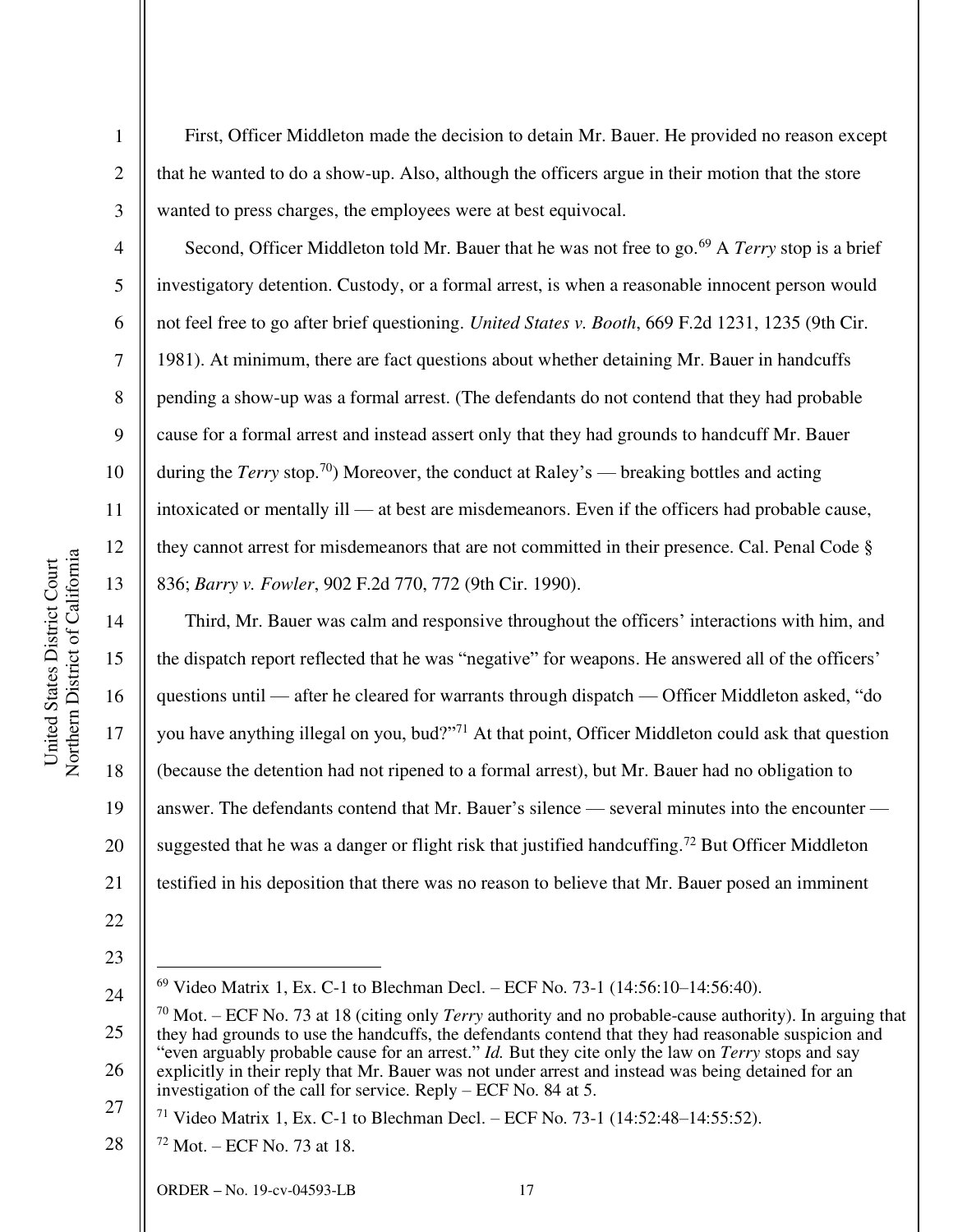threat to anyone.<sup>73</sup> Officer Chin also testified that — other than not responding to Officer Middleton's questions — Mr. Bauer did nothing that suggested that he was a danger to the officers.<sup>74</sup> A *Terry* frisk for weapons usually happens at the beginning of a stop (though it can happen later if facts develop to support it). The same is true for an unusual circumstance justifying handcuffs. Here, the only fact that changed during the encounter was Mr. Bauer's silence. That does not justify the officer's conduct as a matter of law. There thus are no exceptional circumstances that justify the use of handcuffs during a *Terry* stop.

There is no qualified immunity either.

"[T]he doctrine of qualified immunity protects government officials from liability for civil damages insofar as their conduct does not violate clearly established statutory or constitutional rights of which a reasonable person would have known." *Mattos v. Agarano*, 661 F.3d 433, 440 (9th Cir. 2011) (en banc) (quoting *Pearson v. Callahan*, 555 U.S. 223, 231 (2009)). "The purpose of qualified immunity is to strike a balance between the competing 'need to hold public officials accountable when they exercise power irresponsibly and the need to shield officials from harassment, distraction, and liability when they perform their duties reasonably.'" *Id.* (quoting *Pearson*, 555 U.S. at 231). Qualified immunity "is 'an *immunity from suit* rather than a mere defense to liability; and like an absolute immunity, it is effectively lost if a case is erroneously permitted to go to trial.'" *Mueller v. Auker*, 576 F.3d 979, 992 (9th Cir. 2009) (quoting *Mitchell v. Forsyth*, 472 U.S. 511, 526 (1985)). "Under qualified immunity, an officer will be protected from suit when he or she 'makes a decision that, even if constitutionally deficient, reasonably misapprehends the law governing the circumstances.'" *Id.* (quoting *Brosseau v. Haugen*, 543 U.S. 194, 198 (2004)).

22 24 "[Q]ualified immunity protects all but the plainly incompetent or those who knowingly violate the law." *Ziglar v. Abbasi*, 137 S. Ct. 1843, 1867 (2017) (quotation omitted). "The doctrine of qualified immunity gives officials 'breathing room to make reasonable but mistaken judgments about open

26

27

25

<sup>73</sup> Middleton Dep., Ex. D to Walker Decl. – ECF No. 96-8 at 24 (p. 63:10–13).

28 <sup>74</sup> Chin Dep., Ex. E to Walker Decl. – ECF No. 96-15 at 15 (p. 56:12–21).

1

2

3

4

5

6

7

8

9

10

11

12

13

14

15

16

17

18

19

20

21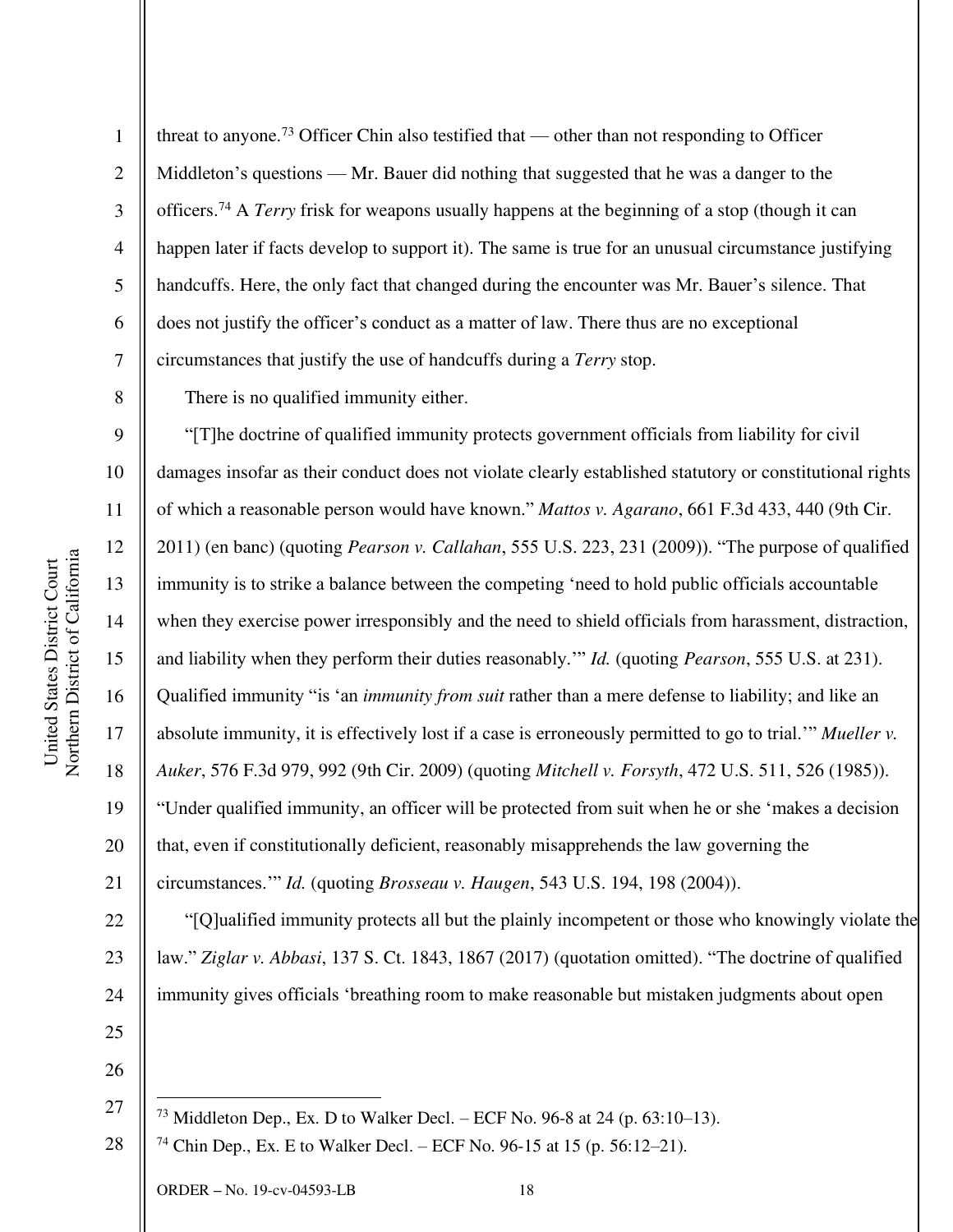2

3

4

5

6

7

8

9

10

11

12

13

14

15

16

17

18

legal questions.'" *Id.* at 1866 (quotation omitted). "[I]f a reasonable officer might not have known for certain that the conduct was unlawful[,] then the officer is immune from liability." *Id.* at 1867.

In determining whether an officer has qualified immunity, courts consider (1) whether the officer violated a constitutional right of the plaintiff, and (2) whether that constitutional right was "clearly established in light of the specific context of the case" at the time of the events in question. *Mattos*, 661 F.3d at 440. Courts may exercise their sound discretion in deciding which of these two prongs should be addressed first. *Id.* (citing *Saucier v. Katz*, 533 U.S. 194, 201 (2001)). Regarding the second prong, the Supreme Court has cautioned that "'clearly established law' should not be defined 'at a high level of generality'" but instead "must be 'particularized' to the facts of the case." *White v. Pauly*, 137 S. Ct. 548, 552 (2017). "Although the Supreme Court's caselaw does not require a case directly on point for a right to be clearly established, existing precedent must have placed the statutory or constitutional question beyond debate." *Kisela v. Hughes*, 138 S. Ct. 1148, 1152 (2018).

Here, a jury could conclude from the video — showing Mr. Bauer's cooperativeness and his refusal to answer a question calling for an incriminating response — that the officers' justifications for handcuffs were pretextual and that Mr. Bauer posed no danger or flight risk. It has long been established that officers must have reasonable suspicion that a suspect is armed, poses a danger to officers, or is a flight risk before using handcuffs during a *Terry* stop. *Green*, 751 F.3d at 1047.

# **1.2 Use of Force**

19 20 21 22 23 24 25 26 27 28 The issue then is whether the officers' subsequent use of force was reasonable. "Determining whether the force used to effect a particular seizure is reasonable under the Fourth Amendment requires a careful balancing of the nature and quality of the intrusion on the individual's Fourth Amendment interests against the countervailing governmental interests at stake." *Graham v. O'Connor*, 490 U.S. 386, 396 (1989) (cleaned up). A court must evaluate "the facts and circumstances of each particular case, including [(1)] the severity of the crime at issue, [(2)] whether the suspect poses an immediate threat to the safety of the officers or others, and  $[(3)]$  whether he is actively resisting arrest or attempting to evade arrest by flight." *Id.* The *Graham* factors are not exhaustive. *George v. Morris*, 736 F.3d 829, 837–38 (9th Cir. 2013). Because "there are no per se rules in the Fourth Amendment excessive force context," *Mattos*, 661 F.3d at 441, courts must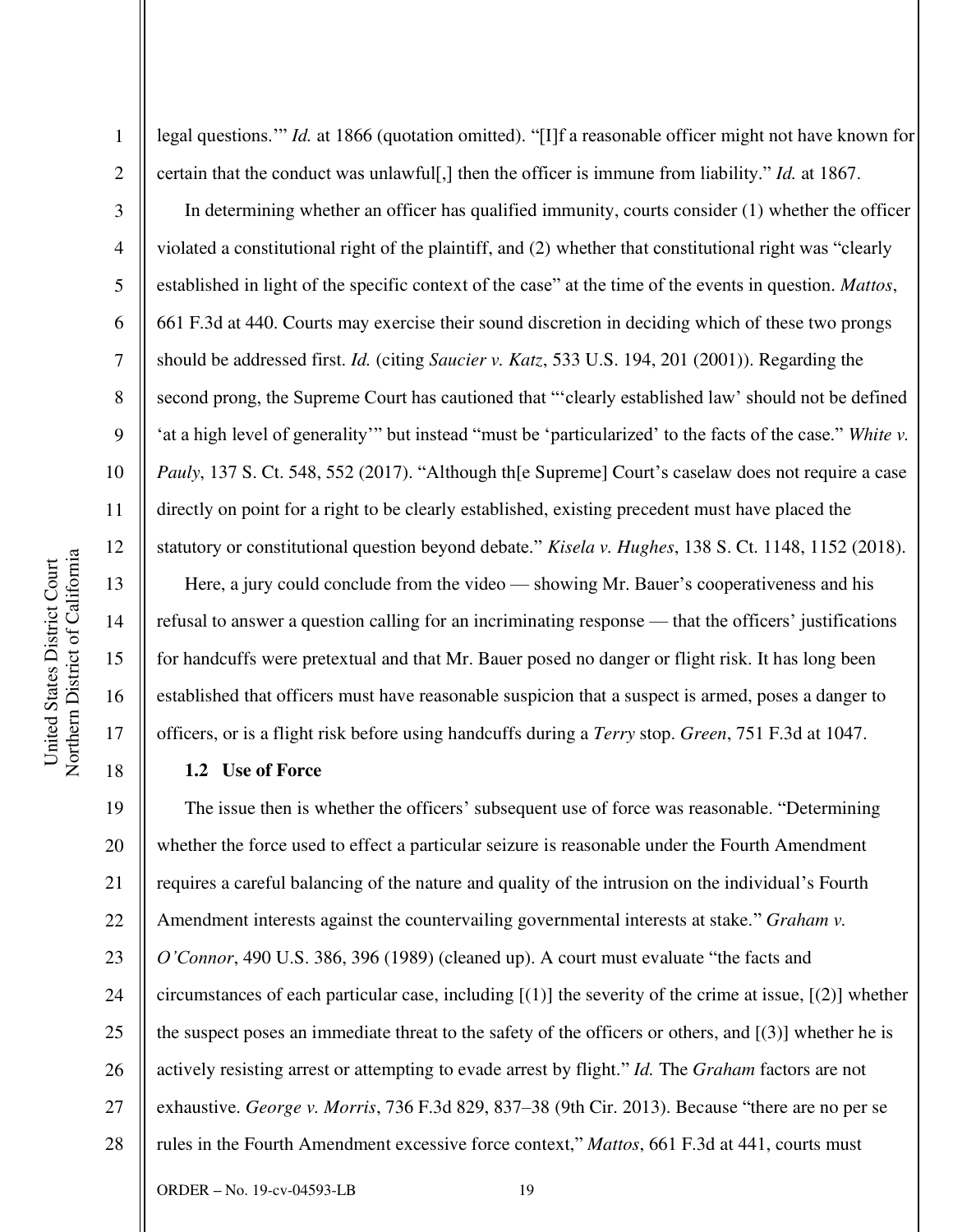2

3

4

5

6

7

8

9

10

11

12

13

14

15

17

18

19

21

22

23

24

25

27

28

"examine the totality of the circumstances and consider whatever specific factors may be appropriate in a particular case, whether or not listed in *Graham*," *Bryan v. MacPherson*, 630 F.3d 805, 826 (9th Cir. 2010) (cleaned up). Other factors relevant to the analysis include the availability of less intrusive alternatives to the force used and giving proper warnings before using force, if feasible. *Glenn v. Washington Cnty.*, 673 F.3d 864, 872 (9th Cir. 2011).

"The 'reasonableness' of a particular use of force must be judged from the perspective of a reasonable officer on the scene, rather than with the 20/20 vision of hindsight." *Graham*, 490 U.S. at 396. "Not every push or shove, even if it may later seem unnecessary in the peace of a judge's chambers, violates the Fourth Amendment." *Id.* (cleaned up). This is because "[t]he calculus of reasonableness must embody allowance for the fact that police officers are often forced to make split-second judgments — in circumstances that are tense, uncertain, and rapidly evolving about the amount of force that is necessary in a particular situation." *Id*. at 396–97.

16 20 26 "Because the excessive-force inquiry nearly always requires a jury to sift through disputed factual contentions, and to draw inferences therefrom," the Ninth Circuit has "held on many occasions that "summary judgment . . . in excessive force cases should be granted sparingly." *Glenn*, 673 F.3d at 871 (cleaned up). "This principle applies with particular force where the only witness other than the officers was killed during the encounter." *Gonzales v. City of Anaheim*, 747 F.3d 789, 795 (9th Cir. 2014) (en banc). The Ninth Circuit has said: "We are mindful that cases in which the victim of alleged excessive force has died pose a particularly difficult problem in assessing whether the police acted reasonably, because the witness most likely to contradict the officers' story is unable to testify." *Gregory v. Cnty. of Maui*, 523 F.3d 1103, 1107 (9th Cir. 2008) (cleaned up). "[T]he court may not simply accept what may be a self-serving account by the police officer." *Scott v. Henrich*, 39 F.3d 912, 915 (9th Cir. 1994). "In cases where the best (and usually only) witness who could offer direct testimony for the plaintiff about what happened before a shooting has died, [Ninth Circuit] precedent permits the decedent's version of events to be constructed circumstantially from competent expert and physical evidence, as well as from inconsistencies in the testimony of law enforcement." *George*, 736 F.3d at 834 (citations omitted). "Accordingly, [the court] carefully examine[s] all the evidence in the record, such as medical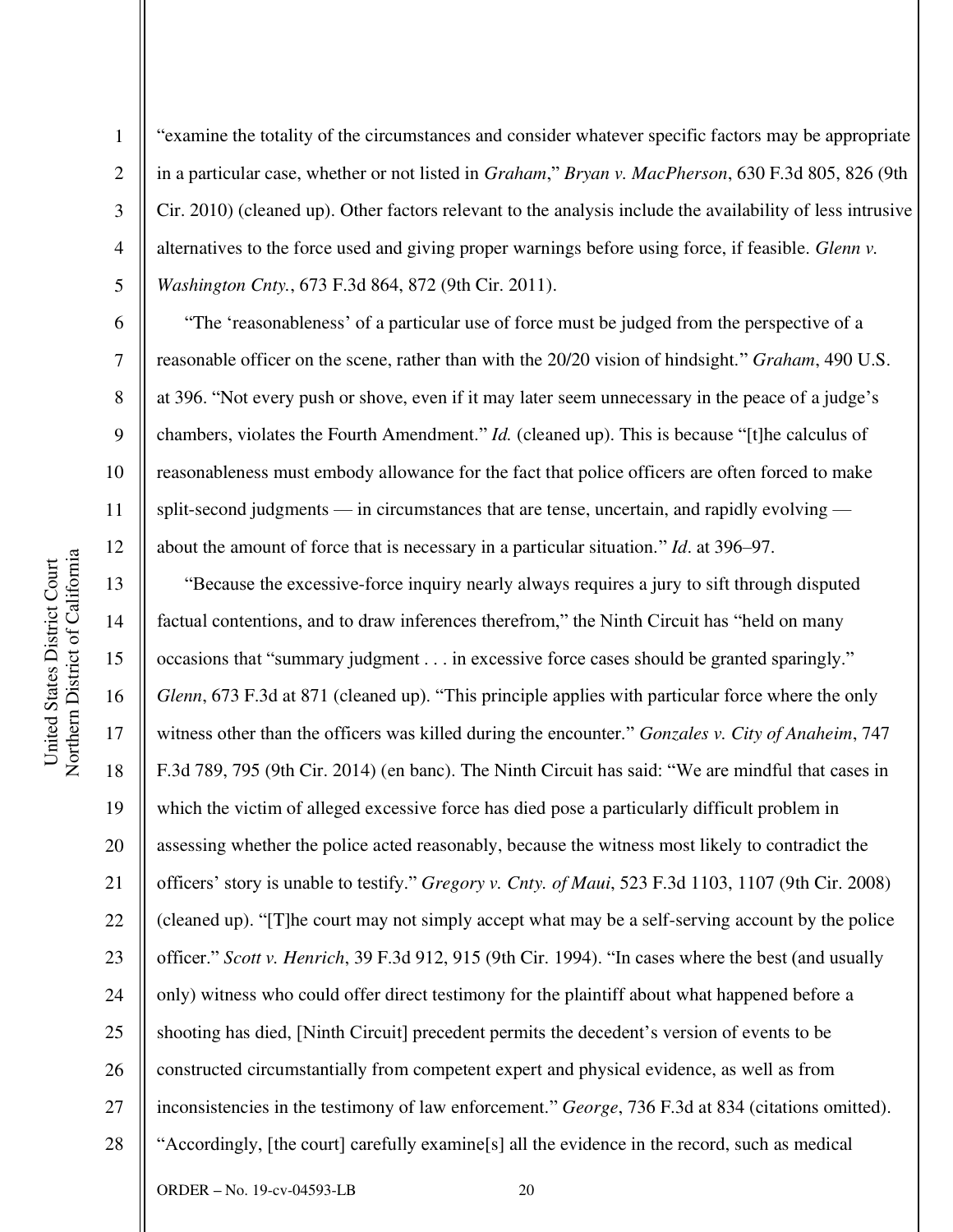reports, contemporaneous statements by the officer[s,] and the available physical evidence, to determine whether the officer[s'] story is internally consistent and consistent with other known facts.'" *Gonzales*, 747 F.3d at 795 (cleaned up). The court "must also examine circumstantial evidence that, if believed, would tend to discredit the police officer's story." *Id.*

The officers contend that Mr. Bauer's resistance to being handcuffed — in the face of their commands to stop resisting — justified their force.<sup>75</sup> But the video does not establish that Mr. Bauer was resisting in a way that justified the force. Mr. Bauer said — in response to commands — "I'm not doing anything," "I'm literally not doing anything," and (three times) "what are you doing?"<sup>76</sup> Issues of fact thus preclude determining (for example) whether Officer Chin's leg sweep or Officer Middleton's and Officer Trovao's use of tasers were objectively reasonable.

16 20 Even after the leg sweep, a jury could conclude that Mr. Bauer was not ignoring commands. For example, while officers attempted to handcuff Mr. Bauer's left wrist, an officer told him to put his left arm behind his back, and he responded, "I can't put my arms behind my back."<sup>77</sup> In response to commands to stop resisting, Mr. Bauer responded that the officers were hurting him. The videos do not confirm the officers' testimony, which must be heard to be credited. The court thus cannot determine as a matter of law that Officer Middleton's use of a taser — an intermediate use of force – was reasonable. Moreover, Officers Middleton and Trovao both used their tasers, which is contrary to training standards and the department's use-of-force policy.<sup>78</sup> Officers Middleton and Chin also knew that Mr. Bauer potentially had mental-health issues, and they had training in de-escalation techniques.<sup>79</sup> Under the *Graham* factors, the alleged misdemeanors (public intoxication and breaking

21

1

2

3

4

5

6

7

8

9

10

11

12

13

14

15

17

18

19

<sup>75</sup> Mot. – ECF No. 73 at 21.

<sup>24</sup>  <sup>76</sup> Video Matrix 1, Ex. C-1 to Blechman Decl. *–* ECF No. 73-1 (14:56:29). <sup>77</sup> *Id*. (14:56:51).

<sup>25</sup>  26 <sup>78</sup> Trovao Video, Ex. I-19 to Walker Decl. – ECF No. 96-29 (14:59:10–14:59:25); Use-of-Force Policy, Ex. D-12 to Walker Decl. *–* ECF No. 96-13 at 7; Ryan Report, Ex. C to Walker Decl. – ECF No. 96-4 at 99 & n.7.

<sup>27</sup>  28 <sup>79</sup> Middleton Dep., Ex. D to Walker Decl. – ECF No. 96-8 at 10 (p. 33:14–18), 11–12 (pp. 34:24– 35:4), 19–23 (pp. 57:15–61:8); Chin Dep., Ex. E to Walker Decl. – ECF No. 96-15 at 12 (p. 30:10– 15), 15 (p. 56:1–10), 17–19 (pp. 63:13–65:10).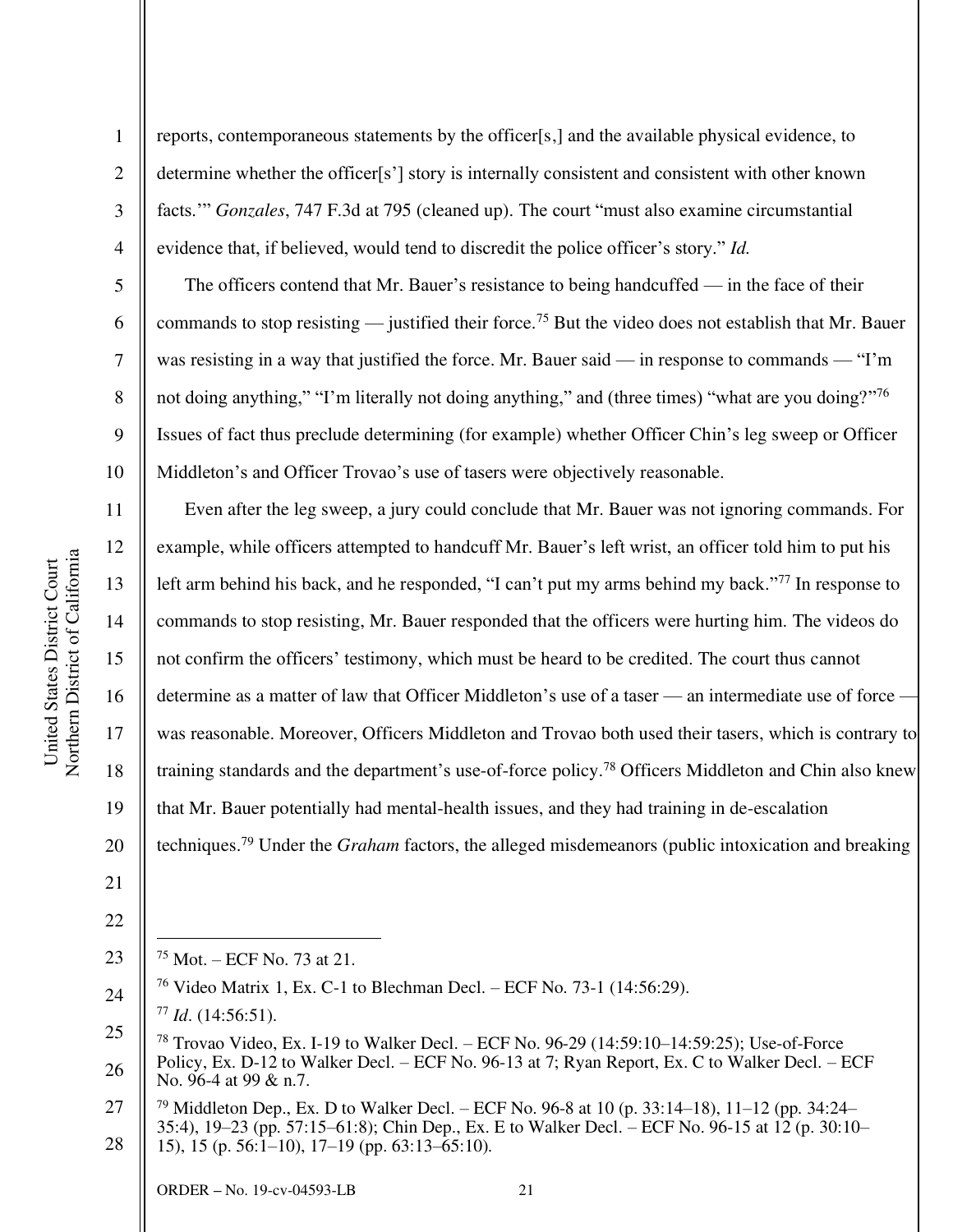2

3

4

5

6

7

8

9

10

11

12

13

14

15

17

18

19

20

21

22

23

24

25

bottles) were not severe, the facts arguably show no immediate threat (as discussed in the *Terry*  section), and there are fact disputes about the extent of any resistance. *Graham*, 490 U.S. at 396.

Even if Mr. Bauer were resisting, a jury could conclude that it was passive resistance. The Ninth Circuit has "long distinguished between passive and active resistance," *Rice v. Morehouse*, 989 F.3d 1112, 1123 (9th Cir. 2021), and the "right to be free from the application of non-trivial force for engaging in mere passive resistance." *Gravelet-Blondin v. Shelton*, 728 F.3d 1086, 1093 (9th Cir. 2013). In *Rice*, for example, the court held that fact disputes existed about whether a motorist was actively resisting before police officers took him to the ground. 983 F.3d at 1123 (dash-cam video did not contradict the plaintiff's account). Thus, a reasonable jury could find that the state had a minimal interest in the officers' use of substantial force to arrest him for a minor traffic violation, which precluded summary judgment about whether the force was reasonable. *Id.*; *accord Bryan*, 828 F.3d at 828–31 (minimal governmental interest in use of taser during a traffic stop). Similarly, a jury could find here that the government had a minimal interest in the officers' use of substantial force.

16 The defendants contend that they nevertheless have qualified immunity.<sup>80</sup> "Use of excessive force is an area of the law in which the result depends very much on the facts of each case, and thus police officers are entitled to qualified immunity unless existing precedent squarely governs the specific facts at issue." *Kisela*, 138 S. Ct. at 1153. As discussed above, the standards for use of handcuffs during *Terry* stops are clearly established. "The principle that it is unreasonable to use significant force against a suspect who was suspected of a minor crime, posed no apparent threat to officer safety, and could be found not to have resisted arrest" is clearly established too. *Young v. Cnty. of Los Angeles*, 655 F.3d 1156, 1168 (9th Cir. 2011); *Rice*, 989 F.3d at 125–26; *Jones*, 873 F.3d at 1131–32 (use of substantial force against a passively resisting person is beyond debate.)

26 The defendants' citation to *O'Doan v. Sanford* does not change this conclusion. 991 F.3d 1027 (9th Cir. 2021). There, a police officer — responding with another police officer to a 911 call about a man who had a seizure in the shower and left the house — used a "reverse reap throw," meaning, they tripped and guided the man to the ground. The man was naked, did not stop when

27

28

80 Mot. – ECF No. 73 at 18–19.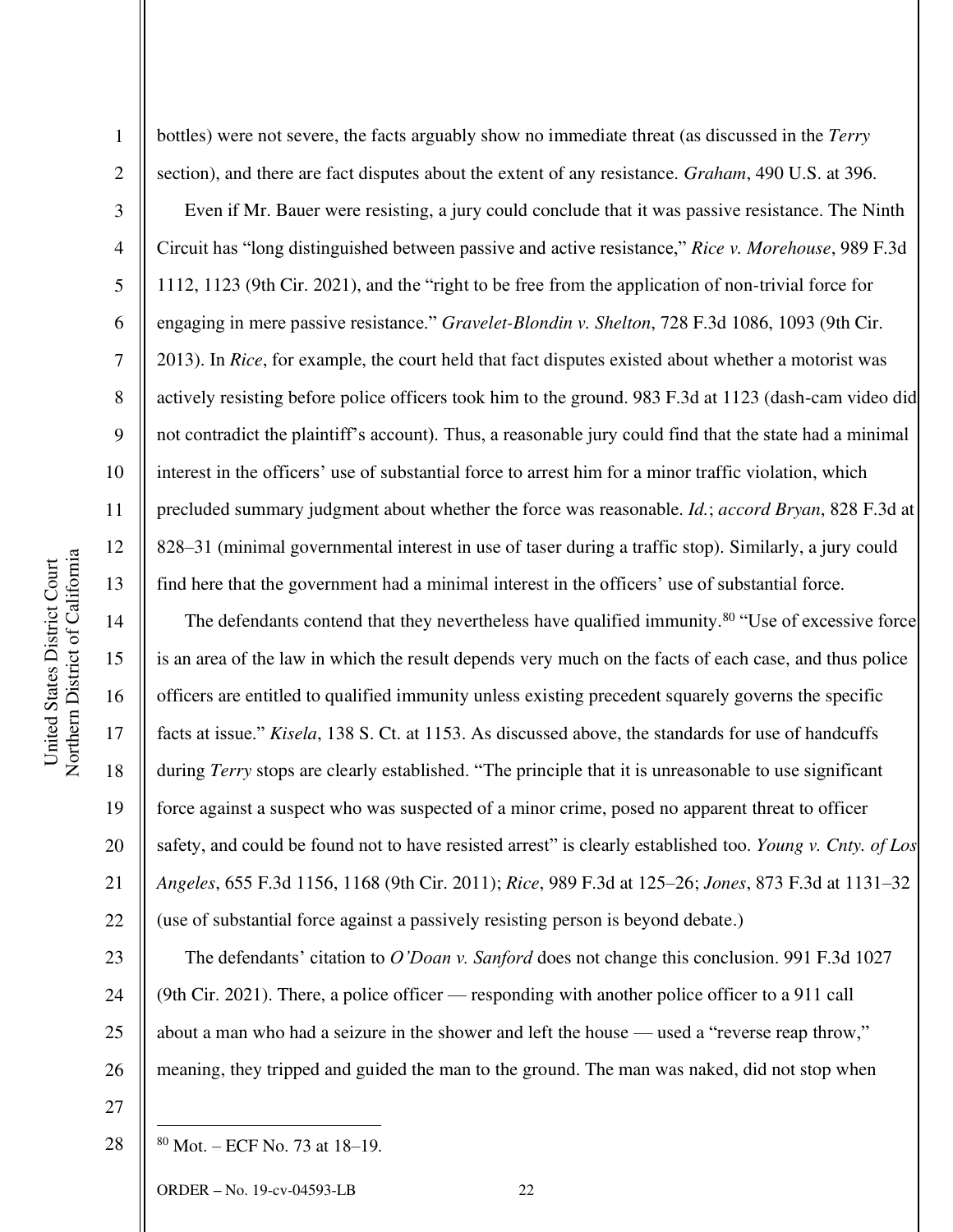1 2 3 4 the officers told him to stop, and instead turned to face the officers, balled his fists, and raised his arms slightly. *Id.* at 1032–33. The court found that the force was reasonable and upheld the district court's grant of qualified immunity to the officer. By contrast, Mr. Bauer cooperated with Officers Middleton and Chin, did not flee, and did not threaten them.

\* \* \*

6 7 In sum, the court denies the defendants' motion for summary judgment on the Fourth Amendment claims of wrongful seizure and excessive force.

8 9

10

11

12

13

14

15

16

17

18

19

20

21

22

23

24

5

# **2. Supervisory Liability — 42 U.S.C. § 1983**

The plaintiffs claimed that Sergeants Billdt and Knight — the supervisors on the scene — are liable because they did not stop the excessive force, properly supervise the officers, or timely request medical assistance.<sup>81</sup>

"A defendant may be held liable as a supervisor under § 1983 if there exists either (1) his or her personal involvement in the constitutional deprivation, or (2) a sufficient causal connection between the supervisor's wrongful conduct and the constitutional violation." *Starr v. Baca*, 652 F.3d 1202, 1207 (9th Cir. 2011) (cleaned up); *see Cunningham v. Gates*, 229 F.3d 1271, 1292 (9th Cir. 2000) (supervisors can be liable for "1) their own culpable action or inaction in the training, supervision, or control of subordinates; 2) their acquiescence in the constitutional deprivation of which a complaint is made; or 3) for conduct that showed a reckless or callous indifference to the rights of others."). Like the officers who arrived after Officer Trovao, the sergeants were not involved in the initial detention, seizure, and use of force, and there is no causal connection between their conduct and the alleged constitutional violation. *Starr*, 652 F.3d at 1207. Moreover, the police requested medical assistance within three minutes after their arrival on the scene.<sup>82</sup> At minimum, they have qualified immunity, and the court grants summary judgment to them.

- 25
- 26 27
	- <sup>81</sup> Second Am. Compl. ECF No. 36 at 16–18 (¶¶ 72–79).

28 <sup>82</sup> Video Matrix 1, Ex. C-1 to Blechman Decl. *–* ECF No. 73-1 (15:02:13).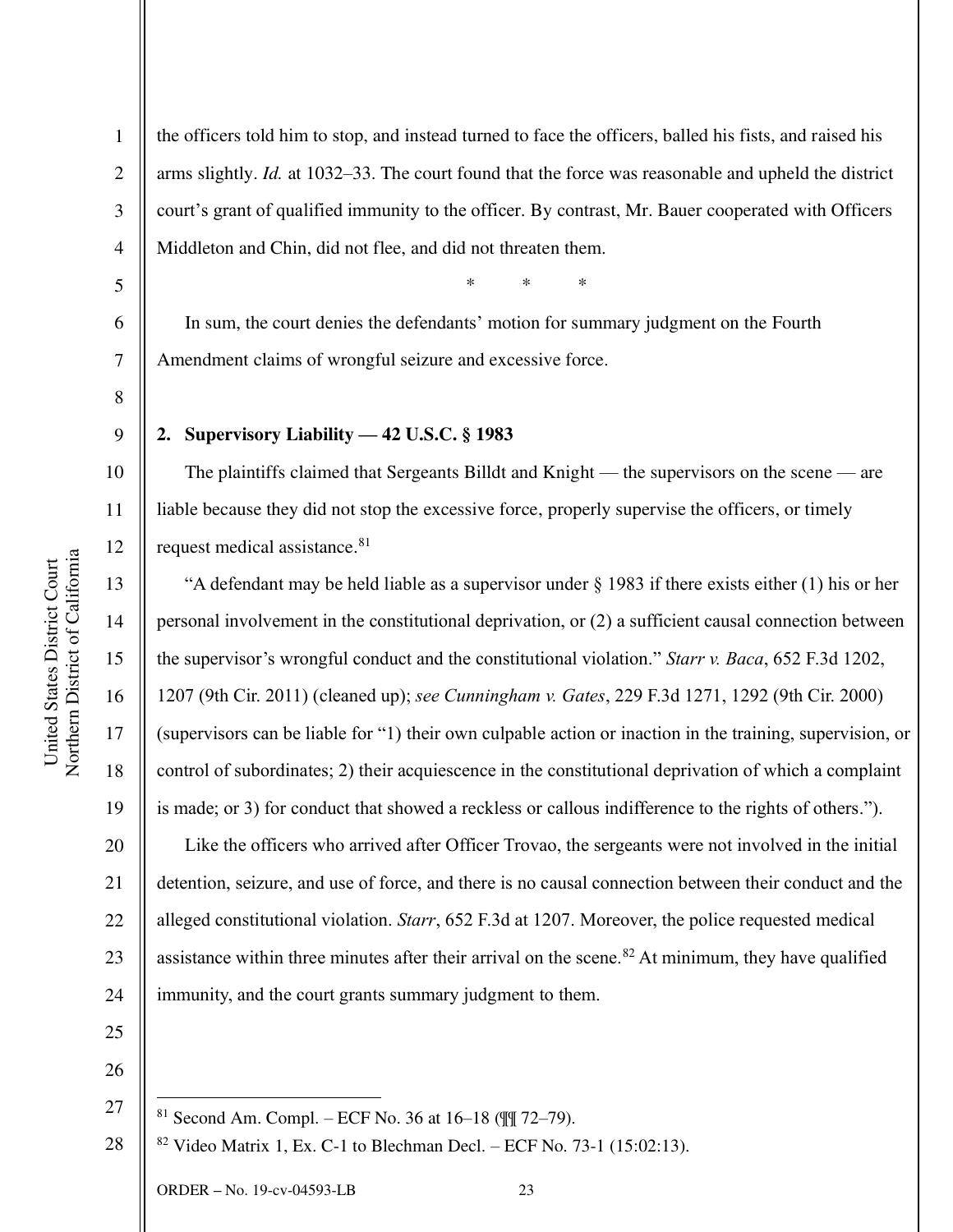2

3

4

5

6

7

8

9

**3. Due Process — Parent-Child Relationship — Fourteenth Amendment — 42 U.S.C. § 1983**  The defendants moved for summary judgment on the grounds that the officers did not act with a purpose to harm that was unrelated to a legitimate law-enforcement purpose, and they in any event have qualified immunity.<sup>83</sup> The court grants summary judgment based on qualified immunity.

The Fourteenth Amendment's substantive due-process clause protects against the arbitrary or oppressive exercise of government power. *Cnty. of Sacramento v. Lewis*, 523 U.S. 833, 845–46 (1998). Parents may assert a Fourteenth Amendment substantive due-process claim if they are deprived of their liberty interest in the companionship and society of their child through official conduct. *Lemire v. Cal. Dep't of Corr. & Rehab.*, 726 F.3d 1062, 1075 (9th Cir. 2013).

10 11 12 13 14 15 16 17 18 19 20 21 22 23 24 The standard that a plaintiff must satisfy to establish a due-process violation under the Fourteenth Amendment is higher than the standard for excessive-force claim under the Fourth Amendment. An alleged Fourth Amendment violation is evaluated under a reasonableness standard, *Ohio v. Robinette*, 519 U.S. 33, 39 (1996), but "the substantive component of the Due Process Clause is violated by executive action only when it can be properly characterized as arbitrary, or conscience shocking, in a constitutional sense," *Lewis*, 523 U.S. at 847 (cleaned up). *Accord Porter v. Osborn*, 546 F.3d 1131, 1137 (9th Cir. 2008) (citing *Lewis*, 523 U.S. at 846). "Where actual deliberation is practical, then an officer's 'deliberate indifference' may suffice to shock the conscience." *Hayes v. Cnty. of San Diego*, 736 F.3d 1223, 1230 (9th Cir. 2013). If the deliberate-indifference standard applies, then the plaintiffs must show that the officers acted with "conscious or reckless disregard of the consequence[s] of [their] acts or omissions." *Tatum v. Moody*, 768 F.3d 806, 821 (9th Cir. 2014). "On the other hand, where a law enforcement officer makes a snap judgment because of an escalating situation, his conduct may be found to shock the conscience only if he acts with a purpose to harm unrelated to legitimate law enforcement objectives." *Hayes*, 736 F.3d at 1230.

26 27

28

25

 $83$  Mot. – ECF No. 73 at 24–25.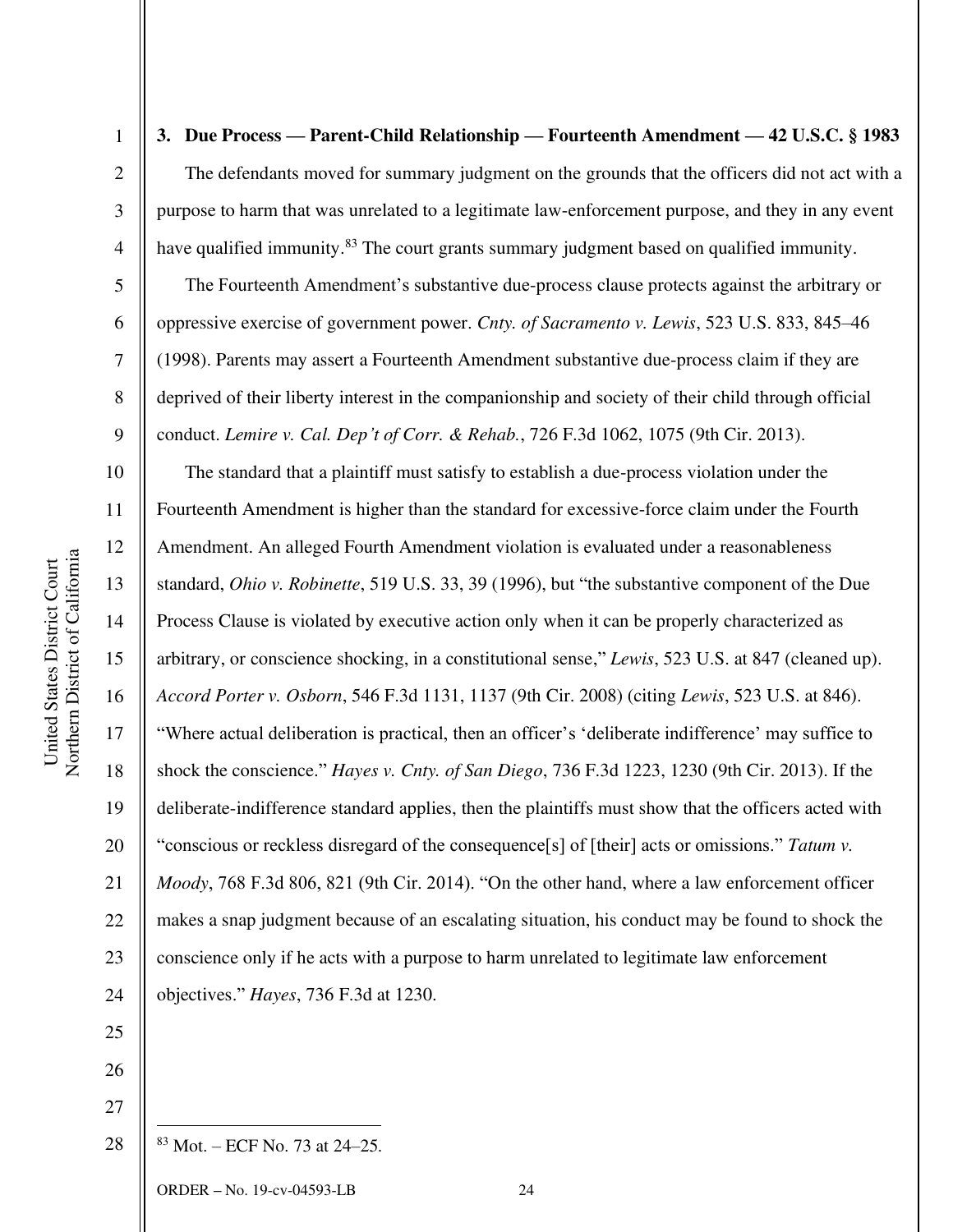2

3

4

5

7

8

9

11

12

13

14

15

16

17

18

6 10 The parties agree that deliberation was impractical and the more stringent purpose-to-harm standard applies.<sup>84</sup> Thus, the plaintiffs must demonstrate that the officers acted with a "purpose to harm unrelated to legitimate law enforcement objectives." *Id*. No facts suggest that the officers acted with that scienter. The plaintiffs cite *Green v. Taylor* to support an argument that the officers provoked Mr. Bauer's non-compliance and then responded with a constitutionally disproportionate response. No. C-12-5933 CRB, 2014 WL 6693865, at \*4 (N.D. Cal. Nov. 26, 2014). In *Green*, correctional officers allegedly punched and hit the plaintiff after he was "subdued and handcuffed." *Id.* There thus was no legitimate law-enforcement objective, and the court held that the correctional officers used force maliciously and sadistically to cause harm*. Id*. This case is different: the officers' actions were administered to gain control of Mr. Bauer and were not for a purpose unrelated to legitimate law-enforcement objectives. The officers in any event have qualified immunity. The court grants summary judgment.

# **4. Denial of Medical Care — Fourth Amendment — 42 U.S.C. § 1983**

The plaintiffs contend that by delaying the medics' access to Mr. Bauer, the officers violated his Fourth Amendment right to medical care.<sup>85</sup> The officers summoned help before they restrained Mr. Bauer fully, and no case puts the subsequent delay beyond constitutional debate. The officers thus have qualified immunity.

19 20 21 22 23 24 The Fourth Amendment requires officers to provide "objectively reasonable post-arrest care" to an apprehended suspect. *Tatum v. City & Cnty. of San Francisco*, 441 F.3d 1090, 1099 (9th Cir. 2006). "[A] police officer who promptly summons . . . necessary medical assistance has acted reasonably for purposes of the Fourth Amendment, even if the officer did not administer CPR." *Id*. The police officers called for medical assistance at 3:02 p.m. (about six minutes after the altercation became physical), and the medics arrived at  $3:11$  p.m.<sup>86</sup> When they arrived, the police

25

<sup>26</sup>  <sup>84</sup> *Id.* at 24; Opp'n – ECF No. 96 at 32–33.

<sup>27</sup>   $85$  Opp'n – ECF No. 96 at 33–34.

<sup>28</sup>  <sup>86</sup> Video Matrix 1, Ex. C-1 to Blechman Decl. – ECF No. 73-1 (15:02:13); Video Matrix 2, Ex. C-2 to Blechman Decl. – ECF No. 73-1 (15:11:05).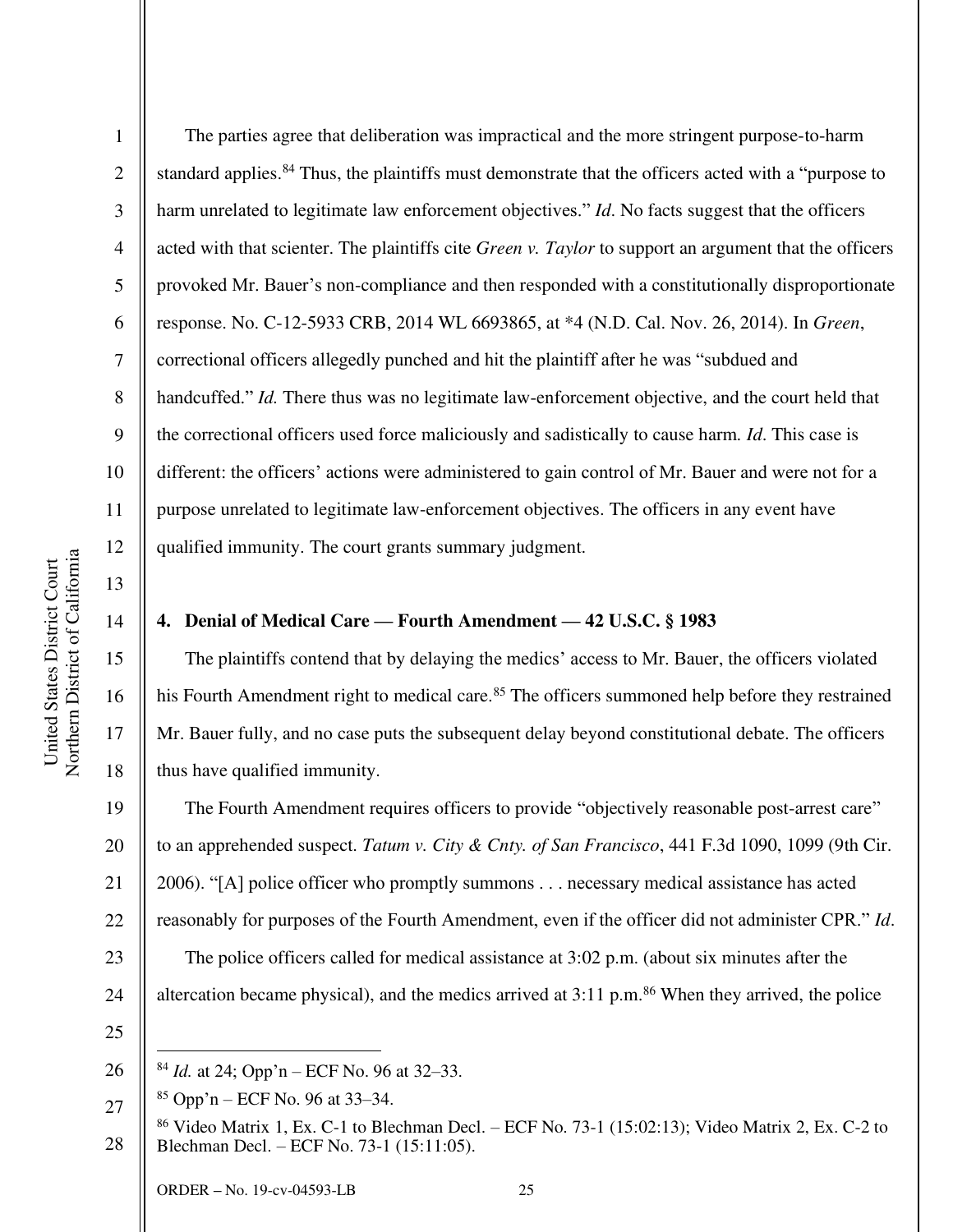2

3

4

5

6

7

8

9

10

11

12

13

14

15

16

17

18

19

had restrained Mr. Bauer with the WRAP device. At first Mr. Bauer was shouting, and by 3:15 p.m., he had calmed down and was responding to officers' questions about his name, birthday, and where he lived.<sup>87</sup> The paramedics gave him the sedative at  $3:19$  p.m., the officers removed the WRAP at 3:22 p.m., and the medics began attending to Mr. Bauer at 3:25 p.m.<sup>88</sup>

Here, the officers radioed for medical help appropriately. Mr. Bauer was yelling and then talking with them after the medics arrived. The delay between the administration of the sedative and the medics' rendering medical care was minutes. The delay is similar to that in *Greer v. City of Hayward*, 229 F. Supp. 3d 1091, 1097-98 (N.D. Cal. 2017). There, like here, the officers struggled with the decedent, handcuffed him, and used a WRAP. Then, they noticed he was unconscious. *Id.* at 1097. Within 30 to 60 seconds after the paramedics arrived, the officers removed the WRAP, and minutes later, the paramedics began administering CPR. *Id.* at 1097–98. The argument in *Greer* was that the officers should have administered CPR themselves as soon as they knew the decedent was unconscious. *Id.* at 1107. The court held that because "the officers promptly summoned medical care," they "acted reasonably for purposes of the Fourth Amendment." *Id.*; *accord Tatum*, 441 F.3d at 1097–99.

The timeline here is like the timeline in *Greer*. Because existing precedent does not place the constitutional question squarely beyond debate, the officers have qualified immunity.

**5.** *Monell* **Claim — 42 U.S.C. § 1983** 

20 21 22 23 24 The plaintiffs assert the following grounds for their *Monell* claim: (1) the police department has no policies regarding asphyxia and hypoxia, prolonged use of the taser, use of the WRAP device, or notifying officers of prior contacts with mentally ill people; (2) the department's use-offorce policy is insufficient, which is demonstrated by the department's consistently finding no serious policy violations; (3) the training is deficient; and (4) the police department and former

25 26

 $87$  Video Matrix 2, Ex. C-2 to Blechman Decl. – ECF No. 73-1 (15:14:45–15:16:20).

<sup>28</sup>  <sup>88</sup> Smith Dep., Ex. K to Blechman Decl. – ECF No. 73-1 at  $168-69$  (pp. 45:2–46:1); PPD Narrative, Ex. F-3 to Walker Decl. – ECF No. 96-22 at 5.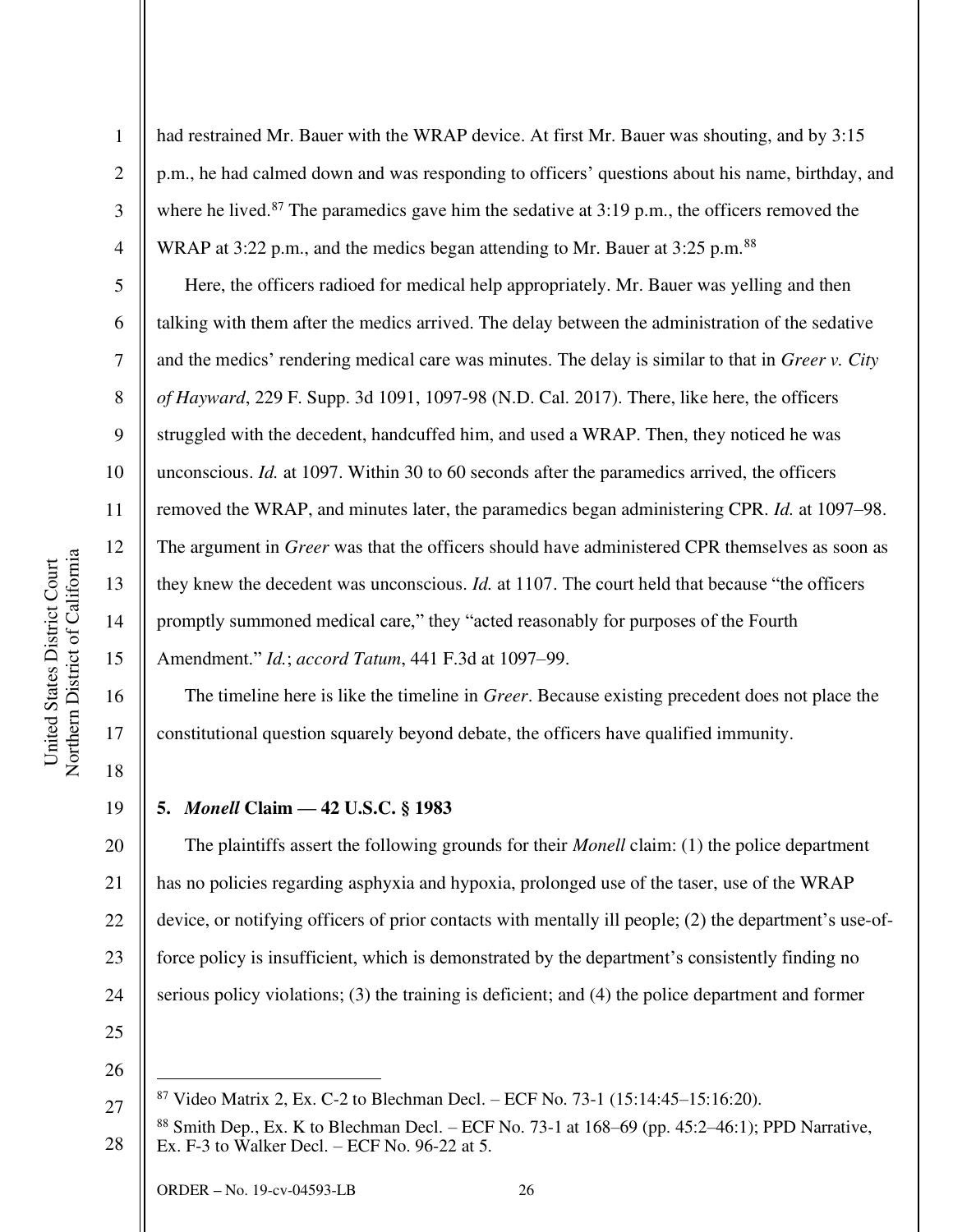2

3

4

5

6

7

8

9

10

11

12

13

15

16

17

18

19

Police Chief David Spiller ratified the force here.<sup>89</sup> The court grants summary judgment because the policy is not deficient, there is no pattern of constitutional violations that sufficiently put the defendants on notice about training deficits, and Chief Spiller did not endorse the officers' actions. Local governments can be sued under § 1983 if the public entity maintains a custom, practice, or policy that amounts to deliberate indifference to a plaintiff's constitutional rights, and the policy results in a violation of a plaintiff's constitutional rights*. Monell v. Dep't of Social Servs. of New York*, 436 U.S. 658, 690–91 (1978). There are three ways to show a policy or custom:

(1) by showing a longstanding practice or custom which constitutes the standard operating procedure of the local government entity; (2) by showing that the decision-making official was, as a matter of state law, a final policymaking authority whose edicts or acts may fairly be said to represent official policy in the area of decision; or (3) by showing that an official with final policymaking authority either delegated that authority to, or ratified the decision of, a subordinate.

*Menotti v. City of Seattle*, 409 F.3d 1113, 1147 (9th Cir. 2005) (cleaned up). The practice or custom

must be more than "random acts or isolated events" and instead must be a "permanent and well-

14 settled practice." *Thompson v. City of Los Angeles*, 885 F.2d 1439, 1443–44 (9th Cir. 1988),

*overruled on other grounds by Bull v. City and Cnty. of San Francisco*, 595 F.3d 964 (9th Cir. 2010).

Thus, "[p]roof of a single incident of unconstitutional activity is not sufficient to impose liability

under *Monell*, unless proof of the incident includes proof that it was caused by an existing,

unconstitutional municipal policy. . . ." *Oklahoma City v. Tuttle*, 471 U.S. 808, 823–24 (1985).

# **5.1 Policies**

20 21 22 23 24 First, the plaintiffs challenge the force policies as deficient, pointing to their failure to address asphyxia and hypoxia, prolonged use of the taser, use of the WRAP device, and notifying officers of prior contacts with mentally ill people.<sup>90</sup> But the department has a use-of-force policy that required reasonable force.<sup>91</sup> In a case involving similar policies, the court found no *Monell* violation. *Alegrett v. City & Cnty. of San Francisco*, No. 12-cv-05538-MEJ, 2014 WL 1911405, at \*8 (N.D. Cal. May

25 26

27

28 <sup>91</sup> Use-of-Force Policy, Ex. D-12 to Walker Decl. *–* ECF No. 96-13 at 4.

<sup>89</sup> Second Am. Compl. – ECF No. 36 at 20–23 (¶¶ 98–106); Opp'n – ECF No. 96 at 34–36.

 $90$  Opp'n – ECF No.96 at 35.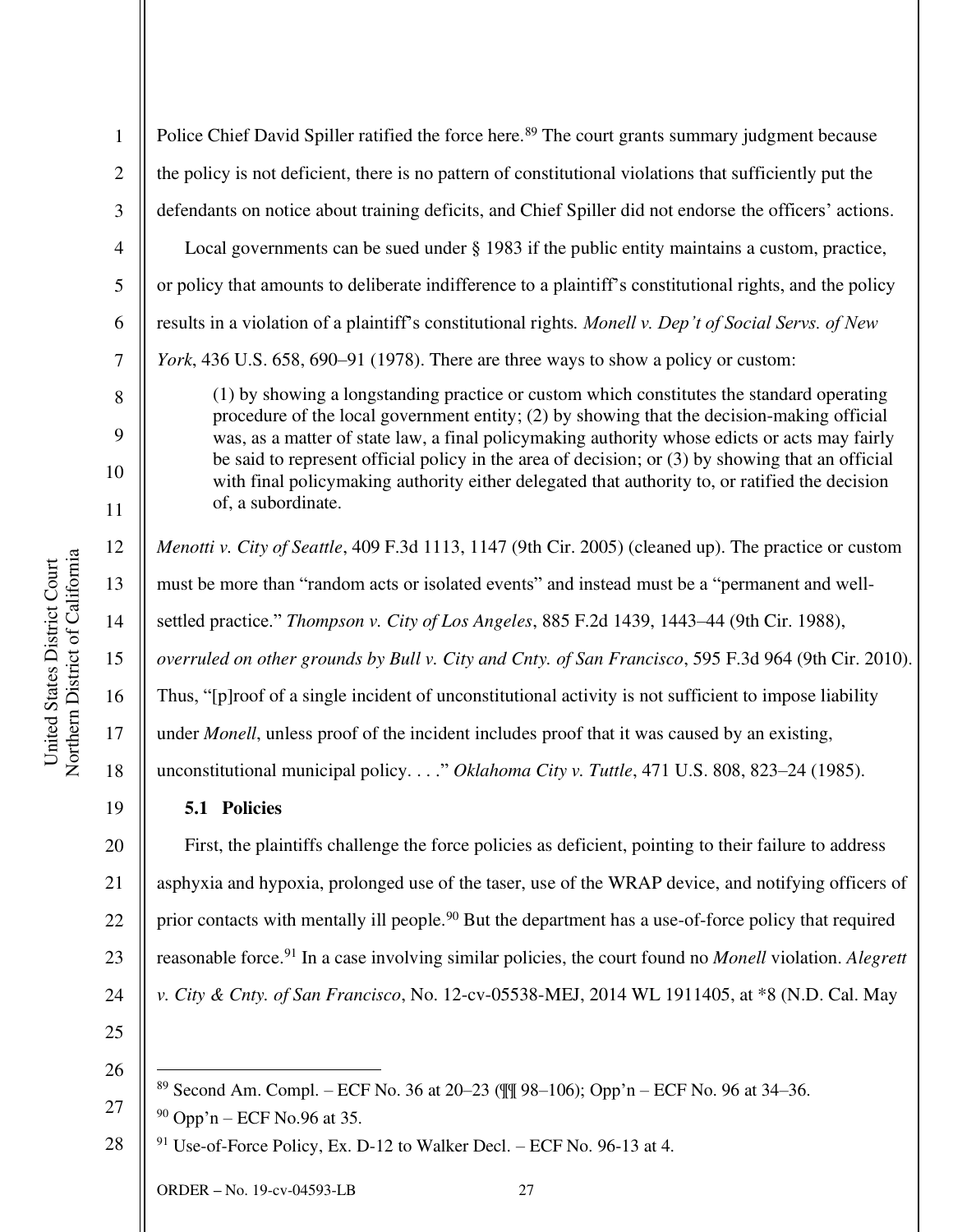2

3

4

5

6

7

8

9

10

11

12

13

14

15

16

17

18

13, 2014). No case holds that a use-of-force policy must be granular to the point that it defines the officers' specific responses with specific tools to specific situations. Instead, those requirements are met through training (such as the training that the officers in this case received on the use of tasers or on recognizing and responding to mental illness). An officer's failure to follow training may be relevant to the claim of excessive force, but it does not mean that the policy was constitutionally deficient. Similarly, the plaintiffs cite no case that suggests that a failure to notify the police officers about reports about mentally ill people — like the reports that Mr. Bauer's parents made to the police — can establish a *Monell* claim.

### **5.2 Training**

Second, the plaintiffs limit their deficient-training challenge to the department's training about interactions with the mentally ill.<sup>92</sup> "In limited circumstances, a local government's decision not to train certain employees about their legal duty to avoid violating citizens' rights may rise to the level of an official government policy for purposes of § 1983." *Connick v. Thompson*, 563 U.S. 51, 61 (2011). "A municipality's culpability for a deprivation of rights is at its most tenuous where a claim turns on a failure to train." *Id*. "To satisfy the statute, a municipality's failure to train its employees in a relevant respect must amount to deliberate indifference to the rights of persons with whom the untrained employees come into contact." *Id*. (cleaned up). Only then can such a shortcoming be properly through of as a city policy or custom that is actionable under § 1983." *Id.* (cleaned up).

19 20 21 22 23 24 25 26 "'[D]eliberate indifference' is a stringent standard of fault, requiring proof that a municipal actor disregarded a known or obvious consequence of his action." *Board of Comm'rs v. Brown*, 520 U.S. 397, 410 (1997). "Thus, when city policymakers are on actual or constructive notice that a particular omission in their training program causes city employees to violate citizens' constitutional rights, the city may be deemed deliberately indifferent if the policymakers choose to retain that program." *Connick*, 563 U.S. at 61. "The city's policy of inaction in light of notice that its program will cause constitutional violations is the functional equivalent of a decision by the city itself to violate the Constitution." *Id*. at 61*–*62 (cleaned up). "A less stringent standard of fault for a

27

28

 $92$  Opp'n – ECF No. 96 at 35–36.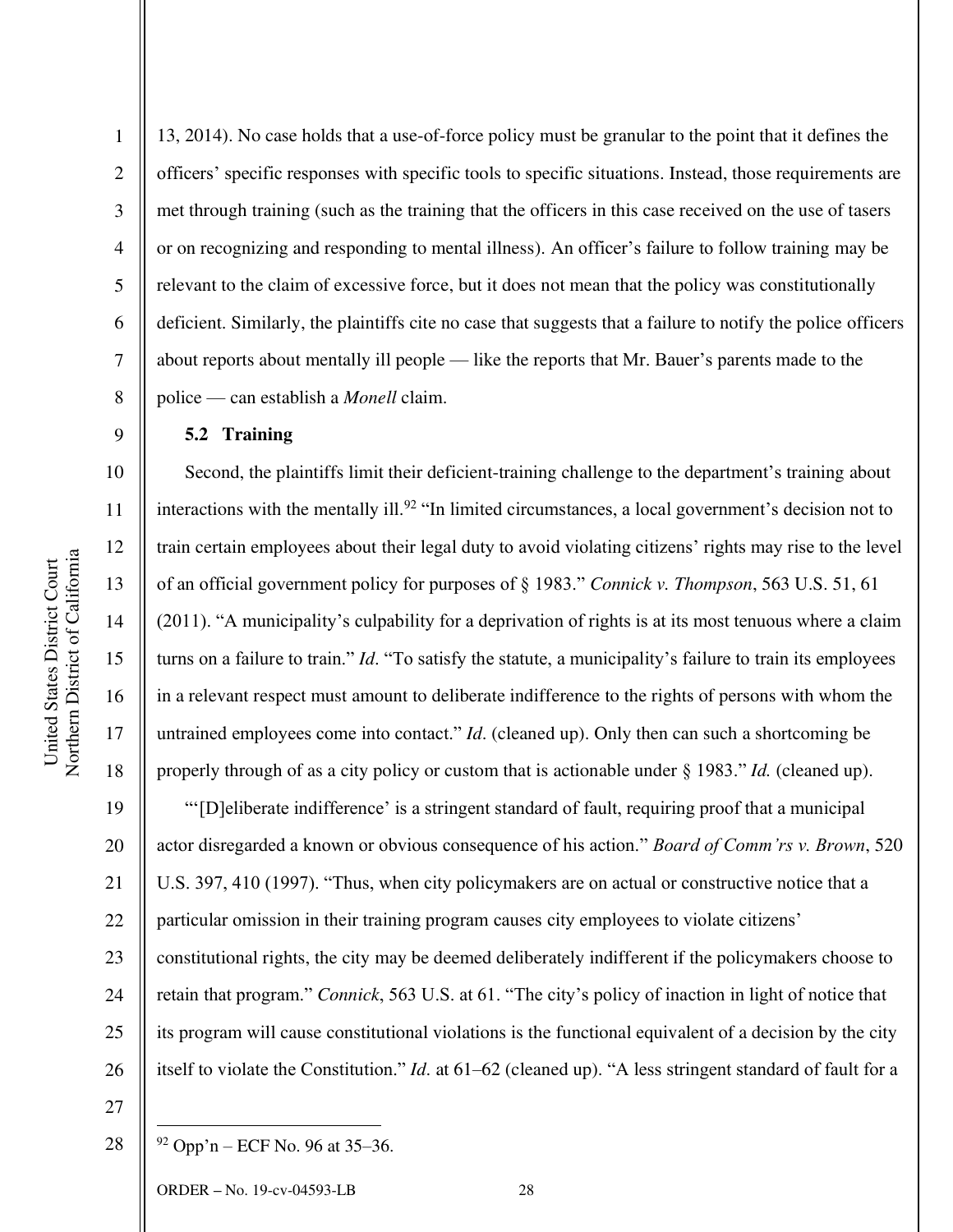2

3

4

5

6

7

failure-to-train claim would result in de facto respondeat superior liability on municipalities. . . ." *Id.* at 62 (cleaned up). Thus, "[a] pattern of similar constitutional violations by untrained employees is ordinarily necessary to demonstrate deliberate indifference for purposes of failure to train." *Id.* (cleaned up). "Policymakers' continued adherence to an approach that they know or should know has failed to prevent tortious conduct by employees may establish the conscious disregard for the consequences of their action — the deliberate indifference — necessary to trigger municipal liability." *Id.* (cleaned up). "Without notice that a course of training is deficient in a particular respect, decisionmakers can hardly be said to have deliberately chosen a training program that will cause violations of constitutional rights." *Id*.

The plaintiffs predicate their failure-to-train claim on two incidents in 2015 and 2017 involving the shooting of two persons with mental-health issues and contend that both incidents involve the police's similar failure to use de-escalation techniques.<sup>93</sup> The issue is whether that is a pattern that demonstrates deliberate indifference.

The earlier incidents do not establish triable issues of fact about liability for a failure to train. They involved shootings (and thus very different facts). Also, while Officer Middleton apparently was present at the Deming incident, the officers here were not otherwise involved. Moreover, as the Statement summarizes, the officers here had CIT and use-of-force training, including training on interacting with mentally ill individuals. In sum, the plaintiffs did not show a pattern of constitutional violations that sufficiently put the defendants on notice about training deficits.

# **5.3 Ratification**

Third, the plaintiffs contend that the City and former police chief David Spiller ratified the officers' conduct because after its use-of-force investigation, the police department found that the force used here — and in the shootings of Mr. Deming and Mr. Estill — did not violate policy.<sup>94</sup> To plead a *Monell* claim through ratification, "a plaintiff must show that the 'authorized policymakers approve[d] a subordinate's decision and the basis for it.'" *Dasovich v. Contra Costa* 

26

18

19

20

21

22

23

24

25

27

28

<sup>94</sup> *Id*. at 36–37.

<sup>93</sup> *Id*.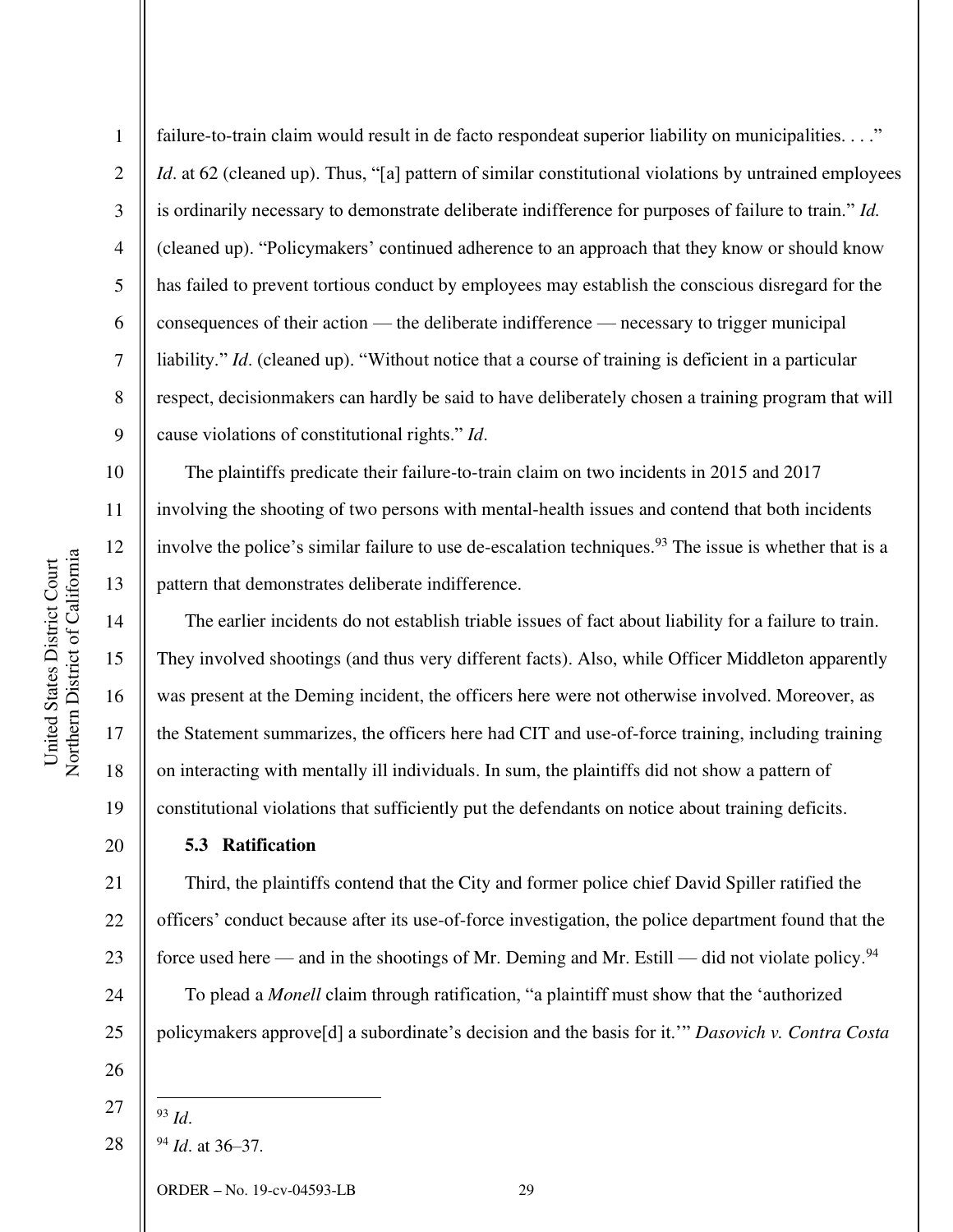ORDER **–** No. 19-cv-04593-LB 30 2 3 4 5 6 7 8 9 10 11 12 13 14 15 16 17 18 19 20 21 22 23 24 25 26 27 28 (quoting *Lytle v. Carl*, 382 F.3d 978, 987 (9th Cir. 2004)). "The policymaker must have knowledge of the constitutional violation and actually approve of it." *Id.* (citing *Lytle*, 382 F.3d at 987). "A mere failure to overrule a subordinate's actions, without more, is insufficient to support a § 1983 claim." *Id*. (citing *Lytle*, 382 F.3d at 987); *accord, e.g., Estate of Adomako v. City of Fremont*, No. 17-cv-06386-DMR, 2018 WL 2234179, at \*3 (N.D. Cal. May 16, 2018) ("A police department's 'mere failure to discipline its officers does not amount to ratification of their allegedly unconstitutional actions.'") (cleaned up) (quoting *Sheehan v. City & Cnty. of San Francisco*, 743 F.3d 1211, 1231 (9th Cir. 2014), *rev'd in part, cert. dismissed in part*, 135 S. Ct. 1765 (2015)). The plaintiffs do not dispute that the police department investigated the use-of-force incidents or that it followed its normal procedures in the three cases. They instead contend that the department rubber-stamps and approves its officers' conduct. Evidence of three incidents does not raise a triable issue on the *Monell* claim that the police department has a custom of approving its officers' actions, whatever they are. As discussed above, the shooting incidents are dissimilar to this case. That makes this case different than *East v. City of Richmond*, where the plaintiff plausibly pleaded *Monell* liability by alleging that the chief of police "knew of other repeated acts of misconduct by [o]fficers . . . but yet, failed to take any corrective action against these officers." No. C 10-02392-SBA, 2010 WL 4580112, at \*4 (N.D. Cal. Nov. 3, 2010). Moreover, there is no evidence in the record that policymakers ''made a deliberate choice to endorse'' the officers' actions. *Gillette v. Delmore*, 979 F.2d 1342, 1348 (9th Cir. 1992). Finally, Chief Spiller retired before the department completed its investigation.<sup>95</sup> \* \* \* In sum, the court grants summary judgment on the *Monell* claim. <sup>95</sup> Spiller Dep., Ex. P to Blechman Decl. – ECF No. 73-1 at 309 (p. 14:6–19).

*Cnty. Sheriff's Dep't*, No. 14-cv-00258-MEJ, 2014 WL 4652118, at \*6 (N.D. Cal. Sept. 17, 2014)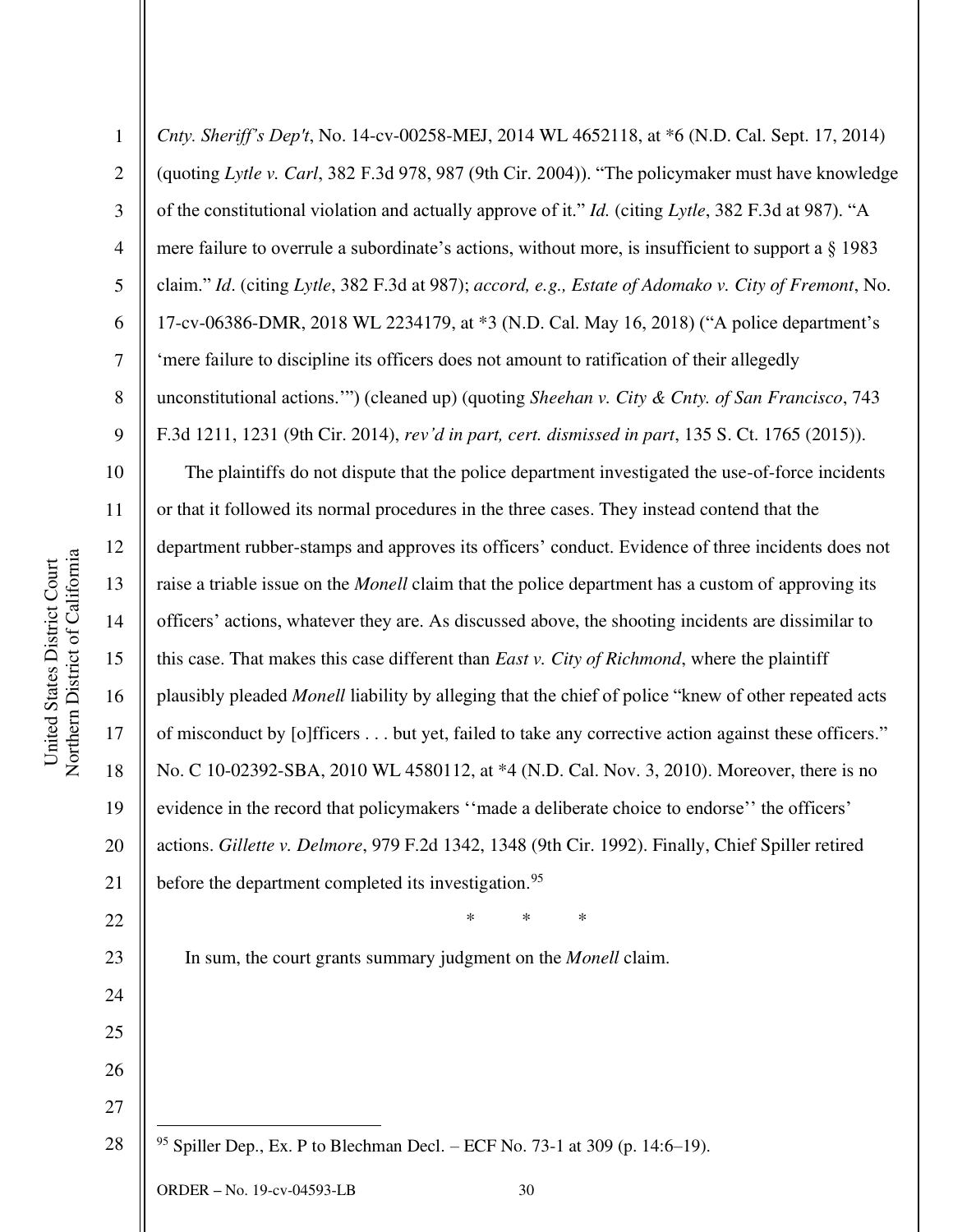3

4

5

6

7

8

9

10

11

12

13

14

15

17

18

19

21

22

23

24

25

1

#### **6. Disability Discrimination under the ADA**

The plaintiffs claim that the City violated Mr. Bauer's rights under Title II of the ADA, 42 U.S.C. § 12132, because they knew — or should have known —that he was mentally ill, and they failed to reasonably accommodate his disability during their investigation.<sup>96</sup> The court grants the City's summary-judgment motion because there is no evidence that the police officers acted because of his disability or with the requisite scienter.

"Courts have recognized at least two types of Title II claims applicable to arrests: (1) wrongful arrest, where police wrongly arrest someone with a disability because they misperceive the effects of that disability as criminal activity; and (2) reasonable accommodation, where, although police properly investigate and arrest a person with a disability for a crime unrelated to that disability, they fail to reasonably accommodate the person's disability in the course of investigation or arrest, causing the person to suffer greater injury or indignity in that process than other arrestees." *Sheehan*, 743 F.3d at 1232.

16 20 The plaintiffs raise the second type of claim: the officers' failure to reasonably accommodate Mr. Bauer's disability. To state a claim, they must show the following: (1) Mr. Bauer "was an individual with a disability; (2) []he was otherwise qualified to participate in or receive the benefit of a public entity's services, programs or activities; (3) []he was either excluded from participation in or denied the benefits of the public entity's services, programs or activities or was otherwise discriminated against by the public entity; and (4) such exclusion, denial of benefits or discrimination was by reason of his disability." *Id.* at 1232. "In a Title II claim grounded in a public entity's alleged failure to provide a reasonable accommodation under 28 C.F.R. § 35.130(b)(7), the plaintiff bears the initial burden of producing evidence of the existence of a reasonable accommodation. A public entity may defeat a reasonable accommodation claim by showing 'that making the modifications would fundamentally alter the nature of the service, program, or activity.''' *Id.* at 1232–33 (quoting 28 C.F.R. § 35.130(b)(7)).

- 26 27
- 28  $96$  Sur-Reply – ECF No. 86 at 2–5.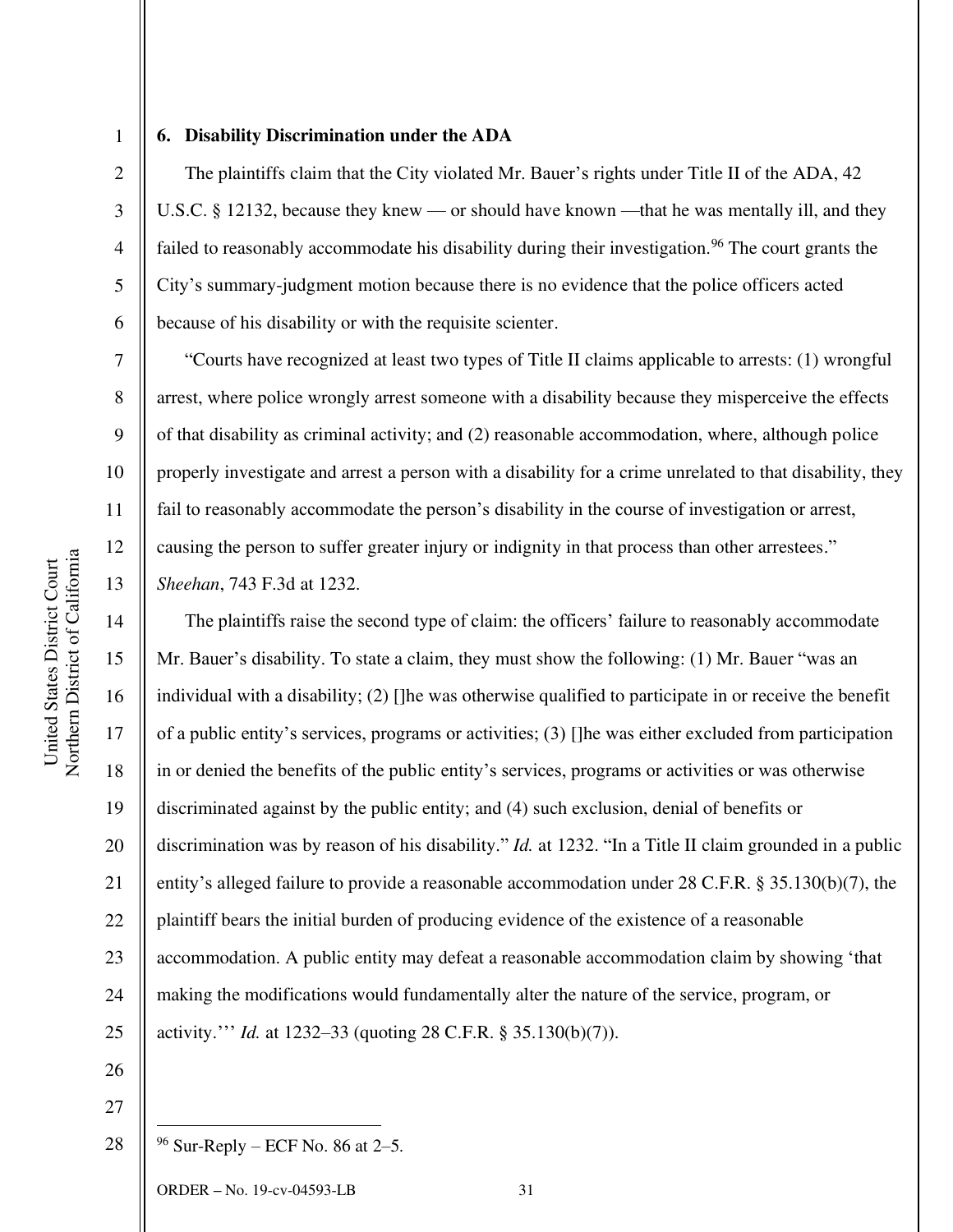2

3

4

5

6

7

8

9

10

11

"To recover monetary damages under Title II of the ADA, a plaintiff must prove intentional discrimination on the part of the defendant." *Duvall v. Cnty. of Kitsap*, 260 F.3d 1124, 1138 (9th Cir. 2001) (cleaned up). To prove intentional discrimination, the plaintiff must show that the defendant acted with deliberate indifference. *Id*. at 1139. "When the plaintiff has alerted the public entity to his need for accommodation (or where the need for accommodation is obvious, or required by statute or regulation), the public entity is on notice that an accommodation is required, and the plaintiff has satisfied the first element of the deliberate indifference test." *Id*. "[D]eliberate indifference does not occur where a duty to act may simply have been overlooked, or a complaint may reasonably have been deemed to result from events taking their normal course." *Id*. "Rather, in order to meet the second element of the deliberate indifference test, a failure to act must be a result of conduct that is more than negligent, and involves an element of deliberateness." *Id*.

12 13 14 15 16 17 18 19 20 21 22 23 24 25 26 The plaintiffs contend that, like the officers in *Sheehan*, the officers could have used deescalation techniques.<sup>97</sup> But the facts in *Sheehan* are very different than the facts here. In *Sheehan*, a social worker for a schizophrenic resident of a group home — concerned about the resident's deteriorating condition and the potential harm she posed to herself and others because she was not taking her medication — called the police for help transporting the resident for a 72-hour involuntary commitment for an evaluation and treatment under California Welfare and Institutions Code § 5150. When officers arrived, they entered the house (without a warrant) to confirm the social worker's assessment. The resident grabbed a knife, said that she did not want to go, forced the officers into the hallway, and remained in her bedroom behind a closed door. The officers called for backup but instead of waiting, and without using de-escalation techniques, they forced their way into her bedroom. The resident threatened them with her knife again, and the officers shot her. The resident survived and sued the officers, raising claims like those in this case, including a claim under the ADA. 743 F.3d at 1215–16, 1218–20. *Id.* at 1233. The court recognized that the officers were forced to make split-second decisions but held that a reasonable jury could find that the situation had been defused sufficiently to allow the officers to wait for

27

28

<sup>97</sup> *Id*. at 3–4.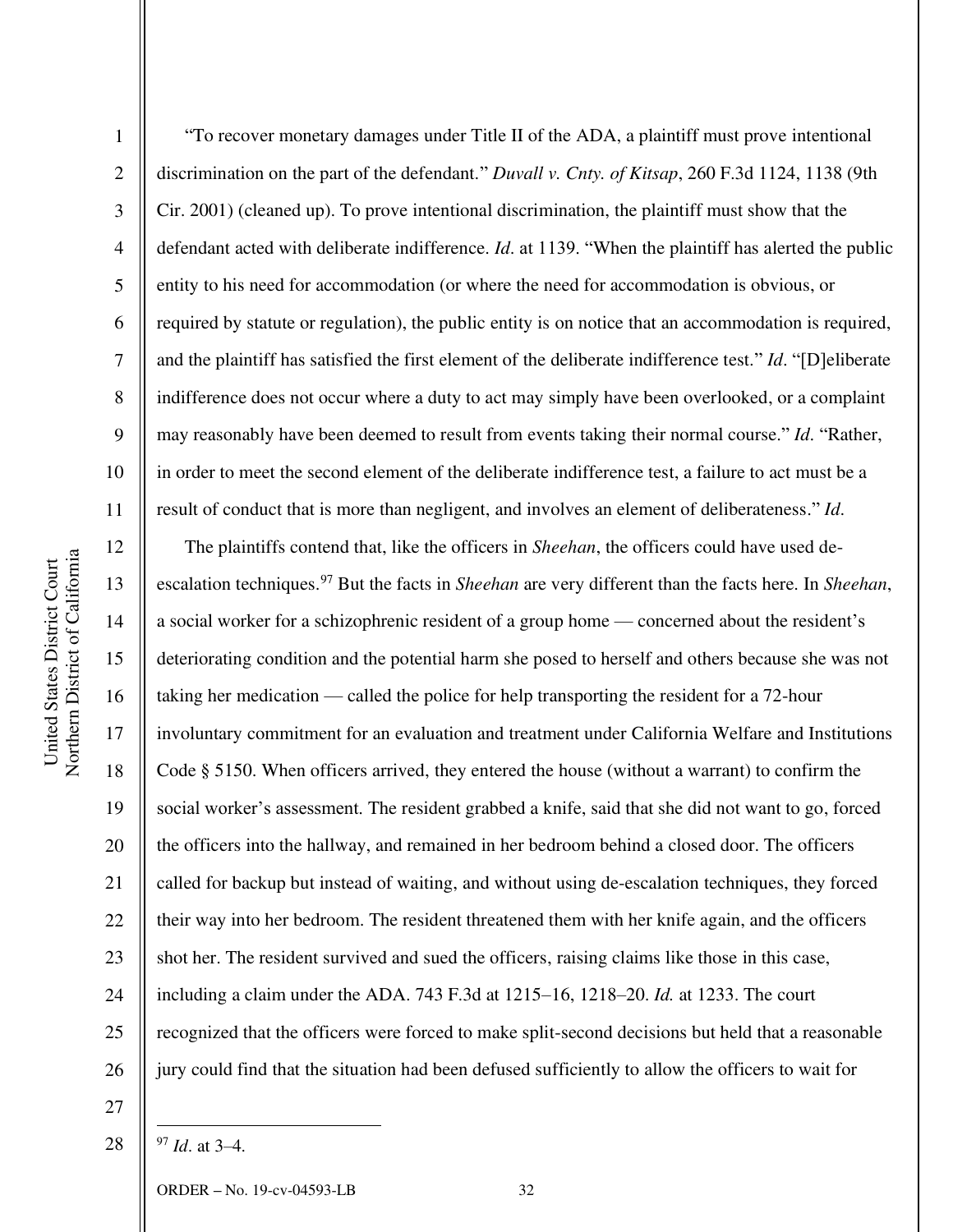Northern District of California Northern District of California United States District Court United States District Court

1

2

3

4

5

6

7

8

9

10

11

12

13

14

15

16

17

18

19

backup and to use less confrontational techniques. The reasonableness of that accommodation was a question of fact that precluded judgment as a matter of law.

Unlike *Sheehan*, the need for an accommodation in this case was not obvious. The plaintiff in *Sheehan* was schizophrenic and agitated, and the call to the police was for help with an involuntary commitment. Mr. Bauer, by contrast, was calm and cooperative, and the call to the police was, in part, for his vandalism and possible public intoxication (in addition to the mentalhealth concern). The plaintiffs nonetheless contend that Officer Middleton never intended to evaluate Mr. Bauer, and this is evidence of deliberative indifference.<sup>98</sup> Officer Middleton testified that his intent was not to determine if Mr. Bauer was in a mental-health crisis but instead was to investigate a possible crime.<sup>99</sup> That does not establish a failure to act. At best, a duty to act may have been overlooked. *Duvall*, 260 F.3d at 1139.

The plaintiffs also contend that the police department's training deficits establish an ADA claim.<sup>100</sup> Assuming that a failure-to-train claim is cognizable, the training claim fails for the reasons that it fails under *Monell*. *Cf. Green v. Tri-City Metro. Transp. Dist.*, 909 F. Supp. 2d 1211, 1220 (D. Or. 2012) (analogizing an ADA claim for failure-to-train with a claim brought under § 1983 because the Ninth Circuit has not set out a standard for failure-to-train claims under the ADA). In sum, there are no triable issues of fact about the ADA claim.

**7. State-Law Claims: Bane Act, Battery, and Negligence** 

20 21 22 23 For the reasons that the Fourth Amendment claim for excessive force survives against Officers Middleton, Chin, and Trovao, the state law claims — the Bane Act, battery, and negligence survive against them too. Because Sergeants Billdt and Knight were not involved in the initial use of force, the court grants them summary judgment.

24

25 26

<sup>98</sup> *Id*. at 4.

28  $100$  Sur-Reply – ECF No. 86 at 2–3.

<sup>27</sup>   $99$  Middleton Dep., Ex. D. to Blechman Decl. – ECF No. 73-1 at 46 (p. 74:1–4).